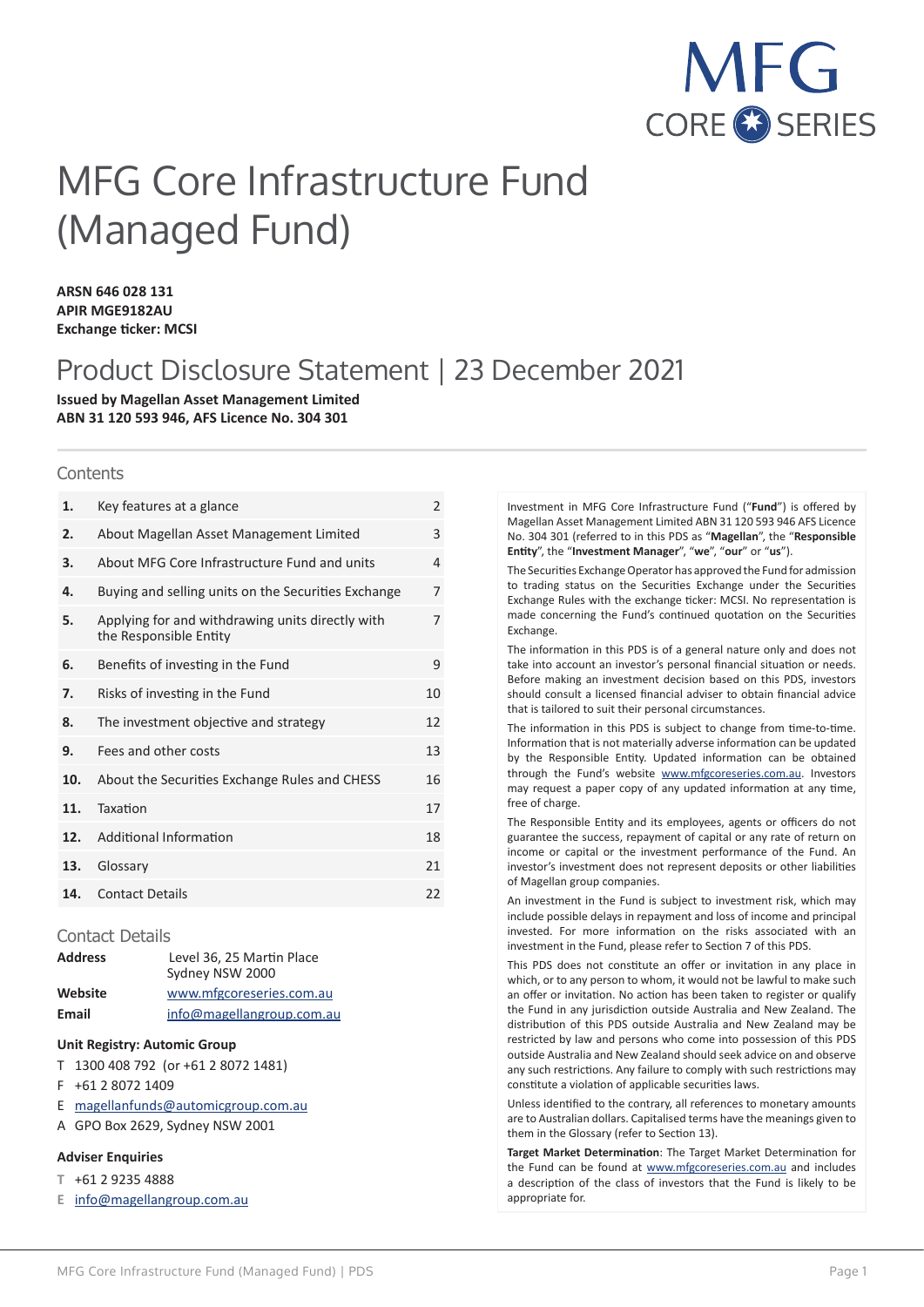## **1. Key features at a glance**

| <b>MFG Core Infrastructure Fund</b>                        |                                                                                                                                                                                                                                                                                                                                                                                                                                                                                                                                                                                                                                                                                                                                                                                                                                                                                                                                                                                                                                                                                                                                                                                                                                                                                                                                                                                                                                                                                                                                                                                                                                                                                                                                                                                                                                                                                                                                                                                                                                                            |                         |                    | <b>For more Information</b> |
|------------------------------------------------------------|------------------------------------------------------------------------------------------------------------------------------------------------------------------------------------------------------------------------------------------------------------------------------------------------------------------------------------------------------------------------------------------------------------------------------------------------------------------------------------------------------------------------------------------------------------------------------------------------------------------------------------------------------------------------------------------------------------------------------------------------------------------------------------------------------------------------------------------------------------------------------------------------------------------------------------------------------------------------------------------------------------------------------------------------------------------------------------------------------------------------------------------------------------------------------------------------------------------------------------------------------------------------------------------------------------------------------------------------------------------------------------------------------------------------------------------------------------------------------------------------------------------------------------------------------------------------------------------------------------------------------------------------------------------------------------------------------------------------------------------------------------------------------------------------------------------------------------------------------------------------------------------------------------------------------------------------------------------------------------------------------------------------------------------------------------|-------------------------|--------------------|-----------------------------|
| <b>Fund name</b>                                           | MFG Core Infrastructure Fund                                                                                                                                                                                                                                                                                                                                                                                                                                                                                                                                                                                                                                                                                                                                                                                                                                                                                                                                                                                                                                                                                                                                                                                                                                                                                                                                                                                                                                                                                                                                                                                                                                                                                                                                                                                                                                                                                                                                                                                                                               |                         |                    |                             |
| <b>ARSN</b>                                                | 646 028 131                                                                                                                                                                                                                                                                                                                                                                                                                                                                                                                                                                                                                                                                                                                                                                                                                                                                                                                                                                                                                                                                                                                                                                                                                                                                                                                                                                                                                                                                                                                                                                                                                                                                                                                                                                                                                                                                                                                                                                                                                                                |                         |                    |                             |
| <b>Exchange ticker</b>                                     | <b>MCSI</b>                                                                                                                                                                                                                                                                                                                                                                                                                                                                                                                                                                                                                                                                                                                                                                                                                                                                                                                                                                                                                                                                                                                                                                                                                                                                                                                                                                                                                                                                                                                                                                                                                                                                                                                                                                                                                                                                                                                                                                                                                                                |                         |                    |                             |
| <b>Responsible Entity and</b><br><b>Investment Manager</b> | Magellan Asset Management Limited<br>ABN 31 120 593 946, AFS Licence No. 304 301                                                                                                                                                                                                                                                                                                                                                                                                                                                                                                                                                                                                                                                                                                                                                                                                                                                                                                                                                                                                                                                                                                                                                                                                                                                                                                                                                                                                                                                                                                                                                                                                                                                                                                                                                                                                                                                                                                                                                                           |                         |                    | Section 2                   |
| <b>About the Fund</b>                                      | The Fund is a registered managed investment scheme. Units in the Fund have been<br>admitted to quotation on the Securities Exchange under the Securities Exchange<br>Rules. Units in the Fund are able to be traded on the Securities Exchange like any listed<br>security.<br>The Fund will primarily invest in securities of infrastructure companies listed on stock<br>exchanges around the world. The Fund's portfolio will generally comprise 70-100<br>securities at any one time but will also have some exposure to cash. It is our intention<br>to substantially hedge the capital component of the foreign currency exposure of the<br>Fund arising from investments in overseas markets back to Australian Dollars.                                                                                                                                                                                                                                                                                                                                                                                                                                                                                                                                                                                                                                                                                                                                                                                                                                                                                                                                                                                                                                                                                                                                                                                                                                                                                                                            |                         |                    | Section 3 and Section 8     |
| <b>Investment objective</b>                                | The Fund's primary investment objective is to achieve attractive risk-adjusted<br>returns over the medium to long term through investment in a diversified exposure<br>to infrastructure securities that meets the Investment Manager's definition of<br>infrastructure.                                                                                                                                                                                                                                                                                                                                                                                                                                                                                                                                                                                                                                                                                                                                                                                                                                                                                                                                                                                                                                                                                                                                                                                                                                                                                                                                                                                                                                                                                                                                                                                                                                                                                                                                                                                   |                         |                    | Section 6 and Section 8     |
| Asset classes and                                          | The Fund's assets are typically invested within the following asset allocation ranges:                                                                                                                                                                                                                                                                                                                                                                                                                                                                                                                                                                                                                                                                                                                                                                                                                                                                                                                                                                                                                                                                                                                                                                                                                                                                                                                                                                                                                                                                                                                                                                                                                                                                                                                                                                                                                                                                                                                                                                     |                         |                    | Section 8                   |
| allocation ranges                                          | <b>Asset Class</b>                                                                                                                                                                                                                                                                                                                                                                                                                                                                                                                                                                                                                                                                                                                                                                                                                                                                                                                                                                                                                                                                                                                                                                                                                                                                                                                                                                                                                                                                                                                                                                                                                                                                                                                                                                                                                                                                                                                                                                                                                                         | <b>Investment Range</b> |                    |                             |
|                                                            | Global listed securities                                                                                                                                                                                                                                                                                                                                                                                                                                                                                                                                                                                                                                                                                                                                                                                                                                                                                                                                                                                                                                                                                                                                                                                                                                                                                                                                                                                                                                                                                                                                                                                                                                                                                                                                                                                                                                                                                                                                                                                                                                   | 95% - 100%              |                    |                             |
|                                                            | Cash and cash equivalents                                                                                                                                                                                                                                                                                                                                                                                                                                                                                                                                                                                                                                                                                                                                                                                                                                                                                                                                                                                                                                                                                                                                                                                                                                                                                                                                                                                                                                                                                                                                                                                                                                                                                                                                                                                                                                                                                                                                                                                                                                  | $0\% - 5\%$             |                    |                             |
| Net asset value                                            | The net asset value ("NAV") of the Fund is calculated by deducting the liabilities<br>(including any accrued fees) of the Fund from the aggregate value of assets.<br>The NAV per Unit is calculated by dividing the NAV by the number of units on issue in<br>the Fund.<br>The NAV for a particular Business Day reflects the value of the Fund based on the value<br>of the Fund's assets at the close of trading on the previous day in each market in which<br>the Fund invests.<br>An indicative NAV per Unit ("iNAV") will be published by the Fund throughout the<br>Trading Day. The iNAV will be updated for foreign exchange movements in the Fund's<br>portfolio stocks by individual stock domicile and will also be updated in respect of<br>portfolio securities or equivalent securities that have live market prices during the                                                                                                                                                                                                                                                                                                                                                                                                                                                                                                                                                                                                                                                                                                                                                                                                                                                                                                                                                                                                                                                                                                                                                                                                            |                         |                    | Section 3                   |
| <b>Entering and exiting the</b><br><b>Fund</b>             | Trading Day.<br>Investors can enter the Fund either by applying for units directly with the Responsible<br>Entity using an Application Form or by buying units on the Securities Exchange.<br>Investors can exit the Fund either by directly making a withdrawal request to the<br>Responsible Entity or by selling units on the Securities Exchange. You need to hold your<br>units on the issuer sponsored sub-register to make a withdrawal request directly to the<br>Responsible Entity. Your stockbroker can assist you with this process if you hold your<br>units on a HIN.<br>The method by which you enter the Fund does not affect the method by which you<br>can exit the Fund. If you enter the Fund by buying units on the Securities Exchange you<br>can exit the Fund by selling units on the Securities Exchange or by withdrawing directly<br>with the Responsible Entity. If you enter the Fund by applying for units directly with<br>the Responsible Entity you can exit the Fund by selling units on the Securities Exchange<br>or by withdrawing directly with the Responsible Entity.<br>There are important differences between entering and exiting the Fund via the<br>Securities Exchange or by applying for and withdrawing units directly with the<br>Responsible Entity. These differences include, but are not limited to, the entry and<br>exit price you will receive, and whether minimum investment amounts apply to your<br>investment.<br>An investor that applies for units directly with the Responsible Entity may pay a<br>different price for units in the Fund to an investor who buys units on the Securities<br>Exchange at the exact same time. Similarly, an investor who redeems units directly<br>with the Responsible Entity is likely to receive a different price for units in the Fund to<br>an investor who sells units on the Securities Exchange at the exact same time. These<br>differences in prices received by investors may result in a different return from an<br>investment in the Fund. |                         | Section 3, 4 and 5 |                             |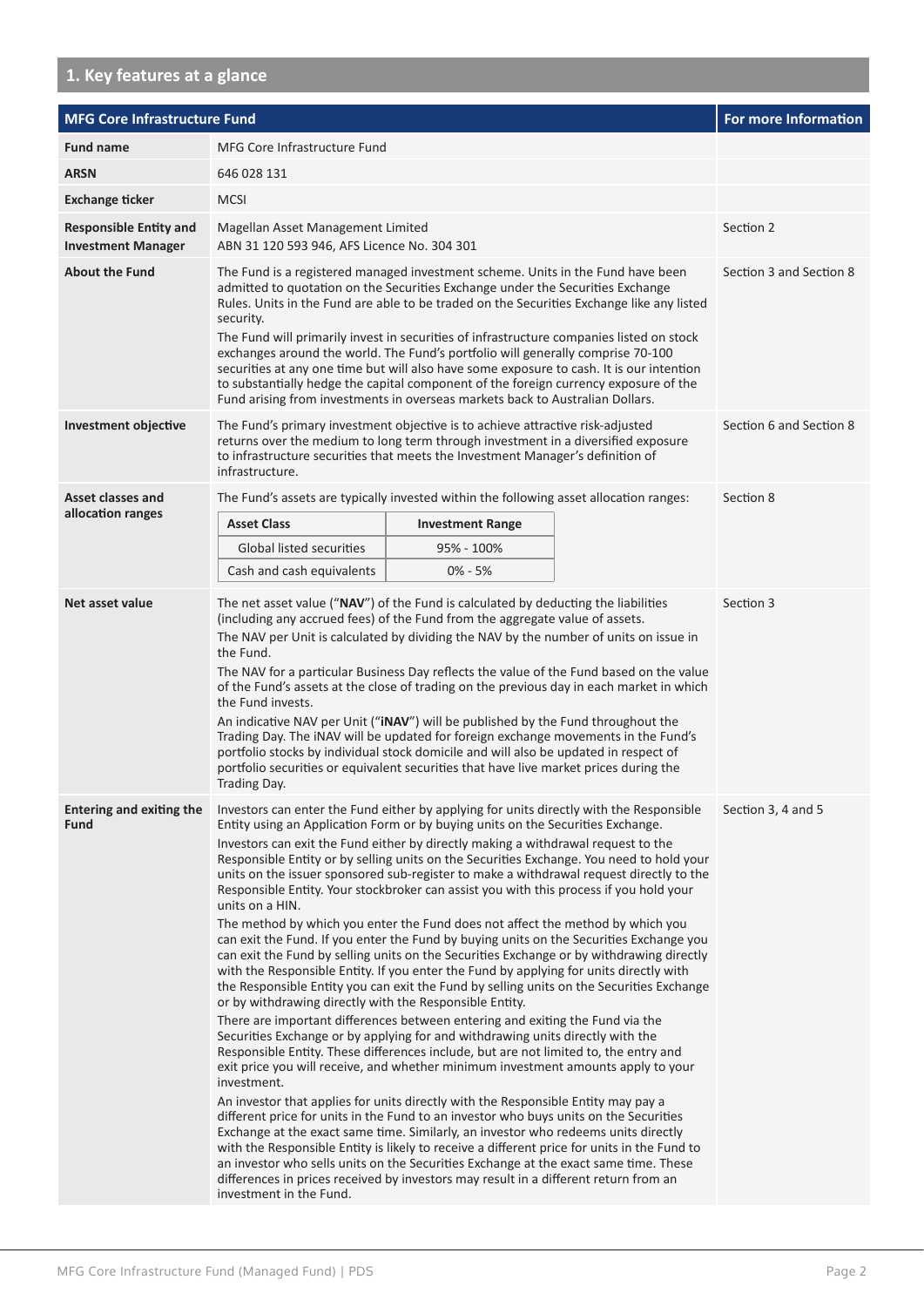| <b>Fund liquidity</b>                     | Investors can apply for or withdraw units directly with the Responsible Entity or can<br>buy units from and sell units on the Securities Exchange in the same way as any listed<br>security.<br>The Responsible Entity, on behalf of the Fund, may provide liquidity to investors on<br>the Securities Exchange by acting as a buyer and seller of units. At the end of each<br>Trading Day, the Responsible Entity will create or cancel units by applying for or<br>redeeming its net position in units bought and sold on the Securities Exchange.<br>The Responsible Entity has appointed a market participant to transact and facilitate<br>settlement on its behalf.<br>There may be other circumstances where:<br>• withdrawals have been suspended in accordance with the Constitution or the<br>Fund is not liquid (as defined under the Corporations Act). In such circumstances,<br>units in the Fund may continue to trade on the Securities Exchange provided that<br>the Fund continues to comply with the Securities Exchange Rules. If the Fund<br>ceases to comply with the Securities Exchange Rules, the Responsible Entity may<br>seek a trading halt or the Securities Exchange Operator may suspend trading of<br>units in the Fund on the Securities Exchange; or<br>• the Securities Exchange Operator suspends trading of units in the Fund on<br>the Securities Exchange. In such circumstances, investors may continue to<br>withdraw directly with the Responsible Entity unless withdrawals have also been<br>suspended in accordance with the Constitution. | Section 3 and Section 4 |
|-------------------------------------------|-------------------------------------------------------------------------------------------------------------------------------------------------------------------------------------------------------------------------------------------------------------------------------------------------------------------------------------------------------------------------------------------------------------------------------------------------------------------------------------------------------------------------------------------------------------------------------------------------------------------------------------------------------------------------------------------------------------------------------------------------------------------------------------------------------------------------------------------------------------------------------------------------------------------------------------------------------------------------------------------------------------------------------------------------------------------------------------------------------------------------------------------------------------------------------------------------------------------------------------------------------------------------------------------------------------------------------------------------------------------------------------------------------------------------------------------------------------------------------------------------------------------------------------------------------------------------------------------|-------------------------|
| <b>Distributions</b>                      | Distributions will generally be made semi-annually but may be made more or less<br>frequently at the discretion of the Responsible Entity.                                                                                                                                                                                                                                                                                                                                                                                                                                                                                                                                                                                                                                                                                                                                                                                                                                                                                                                                                                                                                                                                                                                                                                                                                                                                                                                                                                                                                                                | Section 3               |
| <b>Fees and other costs</b>               | Please refer to Section 9 for a detailed explanation of fees and costs.                                                                                                                                                                                                                                                                                                                                                                                                                                                                                                                                                                                                                                                                                                                                                                                                                                                                                                                                                                                                                                                                                                                                                                                                                                                                                                                                                                                                                                                                                                                   | Section 9               |
| <b>Risks</b>                              | All investments are subject to risk. The significant risks associated with the Fund are<br>described in this PDS.                                                                                                                                                                                                                                                                                                                                                                                                                                                                                                                                                                                                                                                                                                                                                                                                                                                                                                                                                                                                                                                                                                                                                                                                                                                                                                                                                                                                                                                                         | Section 7               |
| Cooling-off and<br>complaints             | Cooling-off rights do not apply to units in the Fund (regardless of whether they were<br>bought on the Securities Exchange or applied for directly with the Responsible Entity)<br>however a complaints handling process has been established.                                                                                                                                                                                                                                                                                                                                                                                                                                                                                                                                                                                                                                                                                                                                                                                                                                                                                                                                                                                                                                                                                                                                                                                                                                                                                                                                            | Section 12              |
| <b>General information</b><br>and updates | Further information, including any updates issued by the Responsible Entity and other<br>statutory reports, can be found at: www.mfgcoreseries.com.au.                                                                                                                                                                                                                                                                                                                                                                                                                                                                                                                                                                                                                                                                                                                                                                                                                                                                                                                                                                                                                                                                                                                                                                                                                                                                                                                                                                                                                                    | Section 12              |
| <b>Transaction</b><br>confirmations       | Investors buying or selling units on the Securities Exchange will receive transaction<br>confirmations from their stockbroker.<br>Investors who apply for units or withdraw their investment directly with the<br>Responsible Entity will receive transaction confirmations from the Unit Registry, which<br>will include your SRN.                                                                                                                                                                                                                                                                                                                                                                                                                                                                                                                                                                                                                                                                                                                                                                                                                                                                                                                                                                                                                                                                                                                                                                                                                                                       | Section 3               |
| <b>Annual tax reporting</b>               | Annual tax statements will be made available in respect of the Fund.                                                                                                                                                                                                                                                                                                                                                                                                                                                                                                                                                                                                                                                                                                                                                                                                                                                                                                                                                                                                                                                                                                                                                                                                                                                                                                                                                                                                                                                                                                                      | Section 11              |

## **2. About Magellan Asset Management Limited**

Magellan Asset Management Limited (the "**Responsible Entity**", "**Investment Manager**", "**Magellan**", "**we**", "**our**" or "**us**") is the Responsible Entity and Investment Manager for MFG Core Infrastructure Fund. As Responsible Entity, we are responsible for the overall operations of the Fund.

Magellan is a wholly owned subsidiary of Magellan Financial Group Limited, which is listed on the Australian Securities Exchange ("**ASX**").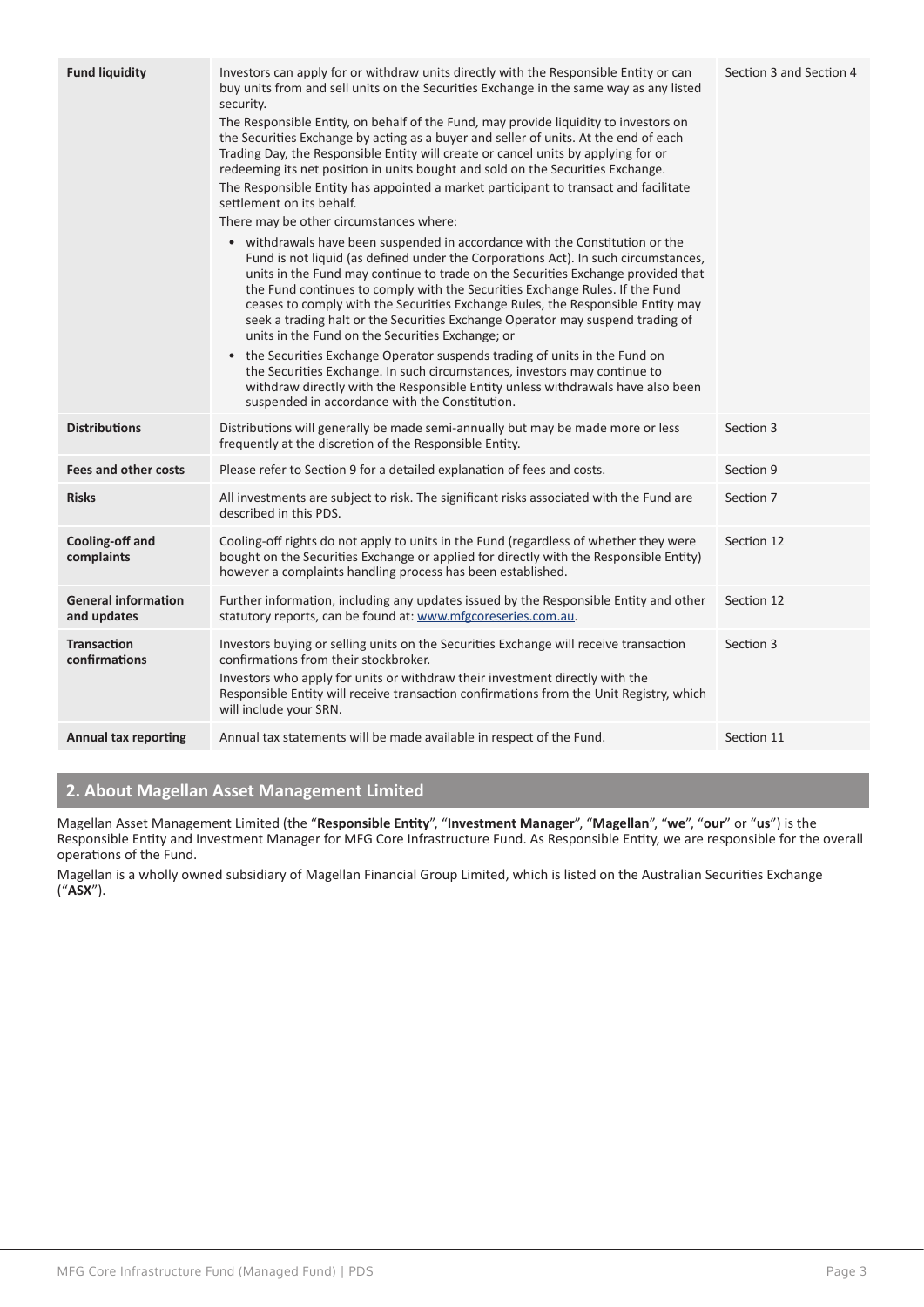When investors make an investment in the Fund, their money is pooled together with other investors' money. The Investment Manager uses this pool to buy investments and manage them on behalf of all investors in the Fund in accordance with the Fund's investment strategy. By investing in the Fund, investors have access to the investment expertise and insights of the investment team.

#### **Units and NAV per Unit**

Units in the Fund have been admitted to quotation on the Securities Exchange under the Securities Exchange Rules. Units are able to be traded on the Securities Exchange in a similar fashion to listed securities, subject to liquidity.

The NAV per Unit estimates the value of the Fund's units based on the value of the Fund's assets at the close of trading on the previous day in each market in which the Fund invests. An estimated NAV per Unit will be published daily on the Fund's website at www. mfgcoreseries.com.au. The estimated NAV per Unit may fluctuate each day as the market value of the Fund's assets rises or falls. The Responsible Entity's NAV Permitted Discretions Policy provides further information about how the NAV per Unit is calculated.

Investors can request a copy of the policy free of charge by calling the Responsible Entity on +61 2 9235 4888.

The Responsible Entity has engaged an agent to calculate and disseminate an indicative NAV per Unit ("**iNAV**") which will be published on the Fund's website at www.mfgcoreseries.com.au throughout the Trading Day. The iNAV will be updated for foreign exchange movements in the Fund's portfolio stocks by individual stock domicile and will also be updated in respect of portfolio securities or equivalent securities that have live market prices during the Trading Day. No assurance can be given that the iNAV will be published continuously or that it will be up to date or free from error. To the extent permitted by law, neither the Responsible Entity nor its appointed agent shall be liable to any person who relies on the iNAV.

The price at which units trade on the Securities Exchange may not reflect either the NAV per Unit or the iNAV. See "Securities Exchange liquidity" in Section 4 for more details.

#### **Investing in the Fund**

Investors can enter the Fund either by applying for units directly with the Responsible Entity using an Application Form or by buying units on the Securities Exchange.

Investors can exit the Fund either by directly making a withdrawal request to the Responsible Entity or by selling units on the Securities Exchange. You need to hold your units on the issuer sponsored sub-register to make a withdrawal request directly to the Responsible Entity. Your stockbroker can assist you with this process if you hold your units on a HIN.

The method by which you enter the Fund does not affect the method by which you can exit the Fund. If you enter the Fund by buying units on the Securities Exchange, you can exit the Fund by selling units on the Securities Exchange or by withdrawing directly with the Responsible Entity. If you enter the Fund by applying for units directly with the Responsible Entity you can exit the Fund by selling units on the Securities Exchange or by withdrawing directly with the Responsible Entity.

The following table sets out the key differences between entering and exiting the Fund via the Securities Exchange or by applying for and withdrawing units directly from the Fund. This is a summary only. This PDS should be read in full before making any decision to invest in the Fund. For more information on buying and selling units on the Securities Exchange, see Section 4. For more information on applying to and withdrawing directly from the Fund, see Section 5.

|                                                                        | <b>Buying units on the Securities</b><br><b>Exchange</b>                                                                                                                                                                                                                                                                                                                                               | Applying for units directly with the<br><b>Responsible Entity</b>                                                                                                                                                                                                                                                                                                                                                                                                                                                                                                                                                                                                                                                                                                                                   |
|------------------------------------------------------------------------|--------------------------------------------------------------------------------------------------------------------------------------------------------------------------------------------------------------------------------------------------------------------------------------------------------------------------------------------------------------------------------------------------------|-----------------------------------------------------------------------------------------------------------------------------------------------------------------------------------------------------------------------------------------------------------------------------------------------------------------------------------------------------------------------------------------------------------------------------------------------------------------------------------------------------------------------------------------------------------------------------------------------------------------------------------------------------------------------------------------------------------------------------------------------------------------------------------------------------|
| How do I make an<br>investment in the<br>Fund?                         | You can invest in the Fund at any<br>time by purchasing units via your<br>stockbroker.<br>You do not need to complete an<br>Application Form. Your purchase<br>of units will be settled via the<br>CHESS settlement service, generally<br>two Business Days following your<br>purchase.                                                                                                                | You can invest in the Fund at any time by submitting a correctly<br>completed Application Form together with the required supporting<br>identification information to our Unit Registry.<br>If we receive your correctly completed Application Form by 2.00pm<br>(Sydney time) on a Business Day and your cleared funds by close of<br>business on the same Business Day, you will receive the entry unit<br>price applicable to that Business Day. We will generally issue units to<br>you the following Business Day.<br>If you do not meet the cut-off times, we will issue units to you using<br>the entry unit price applicable to the Business Day on which we<br>receive your completed documentation and cleared monies (subject<br>to the applicable cut-off times for that Business Day). |
| What is my entry<br>price when I make<br>an investment in the<br>Fund? | Your entry price will be the price at<br>which you have purchased units on<br>the Securities Exchange.<br>You will receive a transaction<br>confirmation from your stockbroker<br>informing you of this price. You may<br>incur customary brokerage fees<br>and commissions when you buy<br>units. Investors should consult their<br>stockbroker for further information on<br>their fees and charges. | Your entry price will be the entry unit price applicable to the Business<br>Day on which we receive your completed documentation and cleared<br>monies by the applicable cut-off times.<br>The entry price reflects the NAV per Unit plus an allowance for<br>transaction costs incurred by the Fund. The NAV per Unit estimates<br>the value of the Fund's units based on the value of the Fund's assets at<br>the close of trading in each market in which the Fund invests.<br>On any given Business Day, the NAV per Unit will generally differ from<br>the closing price on the Securities Exchange as the Fund invests in<br>overseas markets and the close of trading in those markets on a given<br>Business Day may not occur until the following day in Australia.                        |
| Is there a minimum<br>number of units I need<br>to purchase?           | No. There is no minimum number of<br>units applicable to investors who buy<br>their units on the Securities Exchange.                                                                                                                                                                                                                                                                                  | The minimum initial investment amount for investors applying for<br>units directly with the Responsible Entity is \$10,000.<br>Additional investments can be made into an existing account at<br>any time. A minimum amount may apply to additional investments<br>depending on the method of your payment.                                                                                                                                                                                                                                                                                                                                                                                                                                                                                         |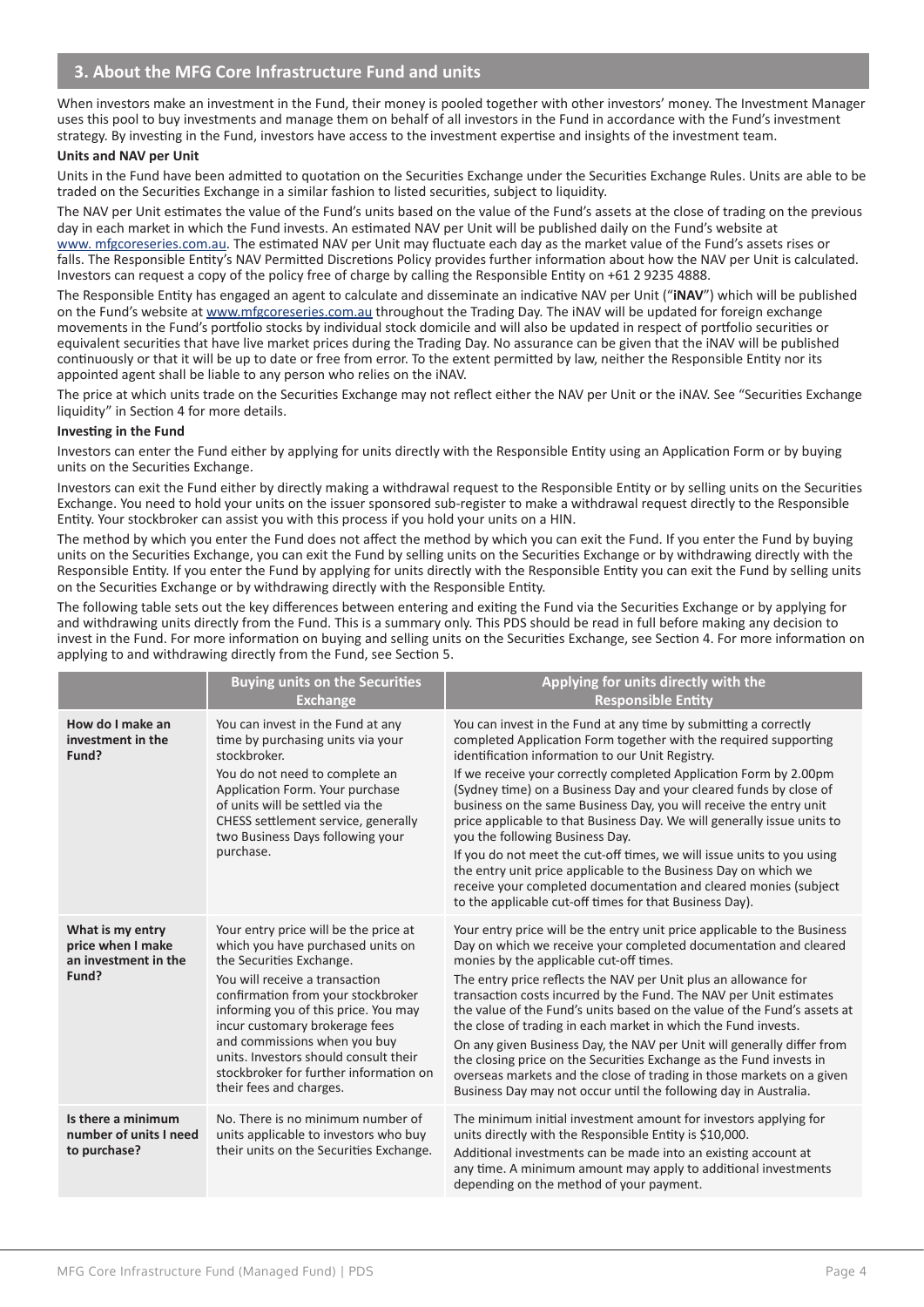|                                                              | Selling units on the Securities<br><b>Exchange</b>                                                                                                                                                                                                                                                                                                                                                | Withdrawing units directly with the<br><b>Responsible Entity</b>                                                                                                                                                                                                                                                                                                                                                                                                                                                                                                                                                                                                                                                                                                                                                                                                                                                                                                                     |
|--------------------------------------------------------------|---------------------------------------------------------------------------------------------------------------------------------------------------------------------------------------------------------------------------------------------------------------------------------------------------------------------------------------------------------------------------------------------------|--------------------------------------------------------------------------------------------------------------------------------------------------------------------------------------------------------------------------------------------------------------------------------------------------------------------------------------------------------------------------------------------------------------------------------------------------------------------------------------------------------------------------------------------------------------------------------------------------------------------------------------------------------------------------------------------------------------------------------------------------------------------------------------------------------------------------------------------------------------------------------------------------------------------------------------------------------------------------------------|
| How do I withdraw my<br>investment?                          | You can withdraw from the Fund<br>at any time by selling units on<br>the Securities Exchange via your<br>stockbroker.<br>Your sale of units will be settled via the<br>CHESS settlement service, generally<br>two Business Days following your sale.                                                                                                                                              | You can make a withdrawal of your investment in the Fund by<br>submitting a withdrawal request to our Unit Registry. You can request<br>a specified dollar amount to be withdrawn, a specified number of<br>units to be withdrawn, or a full redemption of your investment in the<br>Fund.<br>To withdraw, you must hold your units on the Fund's issuer sponsored<br>sub-register and provide your SRN. Your withdrawal request must be<br>received by 2.00pm (Sydney time) on that Business Day.<br>Payment of your withdrawal proceeds will usually be paid two<br>Business Days following your withdrawal. You can usually expect to<br>receive payment into your nominated bank account within seven<br><b>Business Days.</b>                                                                                                                                                                                                                                                   |
| At what price can I sell<br>my units in the Fund?            | Your exit price will be the price at<br>which you sold your units on the<br>Securities Exchange.<br>You will receive a transaction<br>confirmation from your stockbroker<br>informing you of this price. You may<br>incur customary brokerage fees<br>and commissions when you sell<br>units. Investors should consult their<br>stockbroker for further information on<br>their fees and charges. | Your exit price will be the exit unit price applicable to the Business Day<br>on which we receive your withdrawal request by the applicable cut-off<br>times for that Business Day.<br>The exit price reflects the NAV per Unit less an allowance for<br>transaction costs incurred by the Fund. The NAV per Unit estimates<br>the value of the Fund's units based on the value of the Fund's assets at<br>the close of trading in each market in which the Fund invests.<br>On any given Business Day, the NAV per Unit will generally differ from<br>the closing price on the Securities Exchange as the Fund invests in<br>overseas markets and the close of trading in those markets on a given<br>Business Day may not occur until the following day in Australia.<br>If you do not meet the cut-off times you will receive the exit price<br>for the following Business Day, subject to your withdrawal request<br>meeting the applicable cut-off times for that Business Day. |
| Is there a minimum<br>number of units I need<br>to withdraw? | withdrawal of units directly with the Responsible Entity.<br>No minimum balance applies to investments in the Fund.                                                                                                                                                                                                                                                                               | No. There is no minimum number of units applicable to either the sale of units on the Securities Exchange or                                                                                                                                                                                                                                                                                                                                                                                                                                                                                                                                                                                                                                                                                                                                                                                                                                                                         |

#### **Restrictions on withdrawals**

Withdrawals, issuances or switching of units may be suspended by us for up to 28 days including where:

- it is impracticable for the Responsible Entity to calculate the NAV of the Fund, for example, because of an inability to value the assets of the Fund or due to the closure of or trading restrictions or suspensions of securities exchanges on which any significant portion of the investments of the Fund is listed, quoted or traded;
- the payment of withdrawal proceeds involves realising a significant portion of the Fund's assets which would, in our opinion, result in remaining investors bearing a disproportionate amount of capital gains tax or expenses, or suffering any other disadvantage including a material diminution of the value of the Fund's assets or departure from the investment strategy of the Fund;
- we reasonably consider it would be in the interests of investors;
- it is otherwise permitted by law; or
- where we receive withdrawal requests of an aggregate value that in our reasonable estimate would require the sale of 5% or more of the Fund's assets.

The withdrawal process, including the calculation of the NAV per Unit, applies only when the Fund is 'liquid' (within the meaning given to that term in the Corporations Act). Where the Fund ceases to be liquid, units may only be withdrawn pursuant to a withdrawal offer made to all investors in the Fund in accordance with the Constitution and the Corporations Act. We are not obliged to make such offers.

Where withdrawals or switches have been suspended, units in the Fund may continue trading on the Securities Exchange provided that the Fund continues to comply with the Securities Exchange Rules. If the Fund ceases to comply with the Securities Exchange Rules, the Securities Exchange Operator may suspend trading of units in the Fund on the Securities Exchange.

#### **Compulsory redemptions**

The Responsible Entity may redeem some or all of an investor's units without asking them in accordance with the Constitution or as permitted by law. As an example, this may occur where an investor breaches their obligations to the Responsible Entity (for example, where the Responsible Entity believes that the units are held in breach of prohibitions contained within the Constitution) or where the Responsible Entity believes that the units are held in circumstances which might result in a violation of an applicable law or regulation.

#### **Transfer and conversion of units**

Your stockbroker will initiate the conversion or transfer of units in the following scenarios:

- You hold units directly with the Fund (SRN holding on the issuer sponsored sub-register) and wish to convert or transfer your units to an account with a stockbroker (HIN holding on the CHESS sub-register). You will need to provide your stockbroker with your SRN. You can only convert or transfer whole units and any partial unit holding remaining after the conversion or transfer will be cancelled and become property of the Fund.
- You hold units in an account with your stockbroker (HIN holding on the CHESS sub-register) and wish to transfer your units to another HIN or to transfer or convert your units to an account directly with the Fund (SRN holding on the issuer sponsored subregister).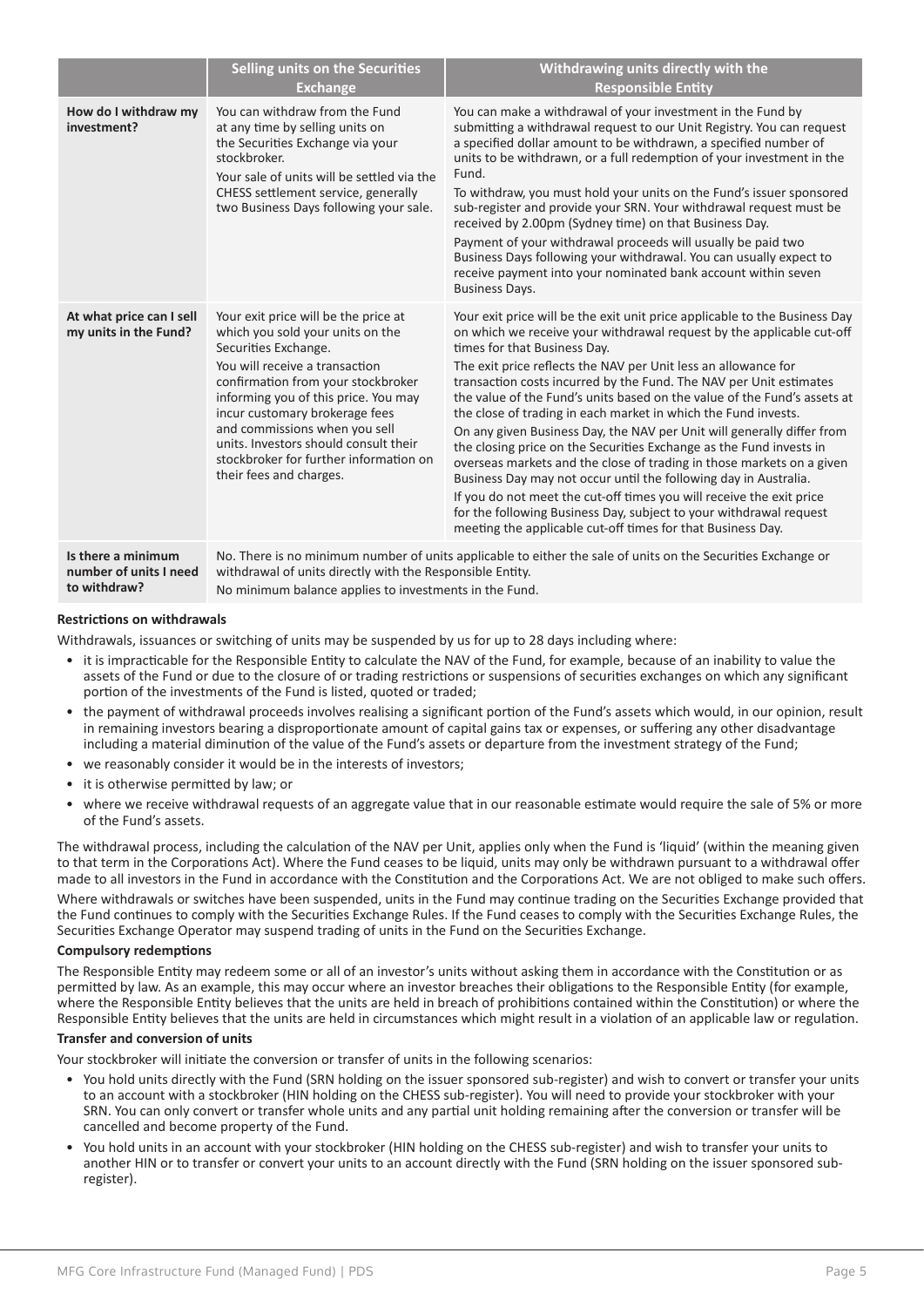**Important**: If you wish to convert your units to an account with a stockbroker (known as an issuer sponsored to CHESS conversion), please note that ASX CHESS requires your registration details (i.e. name and address) at the Unit Registry to precisely match the details established on the HIN with your stockbroker. For example, a conversion would be rejected by ASX CHESS if the registered name at the Unit Registry is XYZ PTY LTD and the registered name on the destination HIN is XYZ PTY LIMITED.

If you wish to convert your holding to a HIN and the registration details do not precisely match, please complete a Name Correction Request form available on the Magellan website or on the Online Investor Portal, prior to requesting your stockbroker to initiate a conversion of your units to a HIN.

The Unit Registry handles transfers of units for investors who hold units directly with the Fund (SRN holding on the issuer sponsored sub-register) and wish to transfer to another existing account or a new account directly with the Fund.

#### **Distributions**

The Responsible Entity intends to target a cash distribution yield of 4% per annum of the average of the month-end NAV per Unit over the two year rolling period ending on the last Business Day of the prior distribution period ("**Target Cash Distribution**"). The Target Cash Distribution will be paid semi-annually (for the periods ending 30 June and 31 December of each year).

For the first four semi-annual distributions, the Responsible Entity intends to pay a Target Cash Distribution of \$0.0288 per unit, equal to 2% of the NAV per Unit on 30 October 2020 being \$1.4380.

The Responsible Entity intends to announce the Target Cash Distribution per unit on the announcements platform of the Securities Exchange Operator at the beginning of each semi-annual distribution period. The Responsible Entity expects that the distribution policy will provide Unitholders with greater certainty on the amount of upcoming distributions.

The Fund may make distributions more or less frequently at the discretion of the Responsible Entity. The distribution may comprise an amount attributed to you from income (such as dividends received from shares and interest) less expenses incurred by the Fund (such as management fees and costs) plus net capital gains made on the sale of shares or other investments held. In some circumstances, the Fund may distribute a payment out of the capital invested in addition to a distribution of net income or net capital gains, or where the Fund has not generated any net income or net capital gains during the income year.

To be eligible to receive a distribution in respect of a unit for a distribution period, you must:

- hold that unit on the last day of the distribution period; or
- have purchased (either on-market or off-market) that unit on or before the last day of the distribution period; or
- have applied directly with the Responsible Entity using an Application Form for that unit on or before the last day of the distribution period.

You will not be eligible to receive a distribution in respect of a distribution period on a unit you have sold or redeemed on or before the last day of the distribution period. The distribution is not calculated on a pro-rata basis according to the time that Fund Unitholders have held their Units.

Under the AMIT rules, investors will be assessed for tax on the income of the Fund attributed to them. Where the income of the Fund exceeds the Target Cash Distribution, the Responsible Entity may, in a particular year, retain or accumulate in the Fund the amount of income of the Fund that exceeds the Target Cash Distributions, in which case the income of the Fund that is attributed to you (and must be included in your income tax return) will be more than the cash distribution paid. The tax cost base of your units will increase to the extent that the income of the Fund attributed to investors exceeds the cash distribution paid. For more details, see the Taxation overview in Section 11.

We will send you a tax statement after the end of each financial year detailing the amounts attributed to you to assist in the preparation of your tax return.

You can choose to have your distributions directly credited to your Australian or New Zealand bank account or, to the extent that the Responsible Entity offers a Distribution Reinvestment Plan ("**DRP**"), automatically reinvested as additional units in the Fund. No fees or transaction costs will be payable in respect of distributions that are automatically reinvested. The DRP Rules require that additional units issued to investors will be rounded to the nearest whole number. If you have provided a New Zealand bank account, the conversion of your Australian dollar distribution to New Zealand dollars will be processed by the Fund's bank at the exchange rate prevailing at the processing time. Please be aware that distributions will be paid to you in cash unless you instruct us otherwise.

Details in relation to each distribution will be published on the announcements platform of the Securities Exchange Operator and the Fund's website at www.mfgcoreseries.com.au. The distribution policy of the Fund is current as at the date of this PDS and may be subject to change from time to time.

#### **Distribution Reinvestment Plan**

The Responsible Entity has established a DRP in respect of distributions made by the Fund. In respect of each Target Cash Distribution, the Responsible Entity may elect to offer or not offer the DRP. Under the DRP Rules, investors may elect to have all, or part of their Target Cash Distribution reinvested as additional units in the Fund. The additional units will be issued at a price equal to the NAV per Unit, as provided in the DRP Rules. The DRP Rules provide detail on the methodology for determining the price at which units are issued to investors and can be found at www.mfgcoreseries.com.au.

Elections to participate in the DRP in respect of the Target Cash Distribution must be made by the election date announced by the Responsible Entity in respect to each Target Cash Distribution.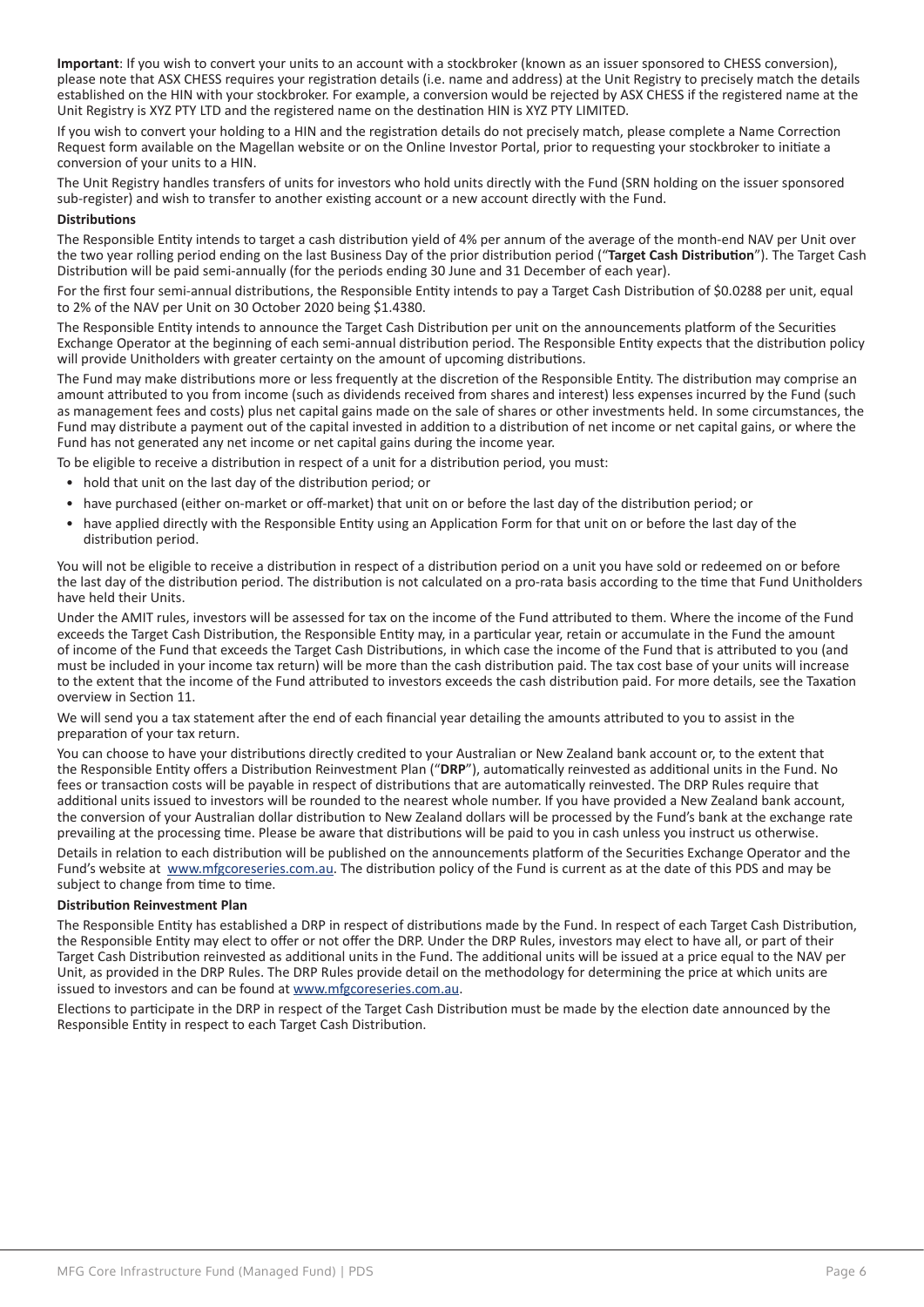#### **Buying units on the Securities Exchange**

Investors can invest in the Fund by purchasing units via their stockbroker. Investors do not need to complete an Application Form and they will settle the purchase of their units in the same way they would settle purchases of listed securities via the CHESS settlement service.

There is no minimum number of units applicable to investors who buy units on the Securities Exchange. An investor's entry price into the Fund will be the price at which they have purchased units on the Securities Exchange.

Investors do not have cooling-off rights in respect of units in the Fund (regardless of whether they were purchased on the Securities Exchange or applied for directly with the Responsible Entity).

#### **Selling your units on the Securities Exchange**

Investors can sell their units in the Fund via their stockbroker. Investors who sell units on the Securities Exchange do not need to submit a withdrawal request to the Unit Registry and they will receive the proceeds from the sale of their units in the same way they would receive proceeds from the sale of listed securities via the CHESS settlement service.

There is no minimum number of units that investors can sell on the Securities Exchange. An investor's exit price will be the price at which they have sold units on the Securities Exchange. Investors can only sell whole units on the Securities Exchange and any residual partial unit holdings will be cancelled and the property attributable to the partial unit will become the property of the Fund.

#### **Securities Exchange liquidity**

Investors can buy units from and sell units on the Securities Exchange to other investors in the secondary market in the same way as for any other listed securities.

The Responsible Entity, on behalf of the Fund, may provide liquidity to investors on the Securities Exchange by acting as a buyer and seller of units. At the end of each Trading Day, the Responsible Entity will create or cancel units by applying for or redeeming its net position in units bought or sold on the Securities Exchange. The Responsible Entity's appointed agent will act on behalf of the Responsible Entity to transact and facilitate settlement on its behalf.

The price at which the Responsible Entity may buy or sell units will reflect the Responsible Entity's view of NAV per Unit (as referenced by the iNAV), market conditions, an allowance to cover transaction costs and supply and demand for units during the Trading Day.

The Fund will bear the risk of any transactions undertaken by the Responsible Entity on the Fund's behalf on the Securities Exchange, which may result in either a cost or a benefit to the Fund. The risks of providing liquidity on the Securities Exchange are explained in Section 7.

## **5. Applying for and withdrawing units directly with the Responsible Entity**

#### **Applying directly to the Fund**

You can make an investment in the Fund by submitting an Application Form together with the required supporting identification information to the Unit Registry. The entry price for an investor who applies directly to the Responsible Entity for units in the Fund will be the NAV per Unit plus an allowance for transaction costs incurred by the Fund. The minimum initial investment is \$10,000. Additional investments can be made into an existing account at any time. No minimum amount applies to additional investments made by BPAY®. The minimum amount for an additional investment made using electronic funds transfer ("**EFT**") or cheque is \$5,000.

We may accept initial and additional investment applications for smaller amounts at our discretion. The processing of applications for lower amounts may be delayed while approval is sought for the lower application amount. We may also reject applications at our discretion.

If you invest into the Fund indirectly through an Investor Directed Portfolio Service ("**IDPS**") or IDPS-like scheme (commonly referred to as a master trust or wrap account), the minimum investment amount will be determined by the operator of the master trust or wrap account and may be higher or lower than if you invest in the Fund directly.

#### *How we process transactions*

We will process your application and issue units to you when we have received:

- your completed Application Form or Additional Application Form, including required identification information; and
- your cleared application monies into the Fund's application bank account.

If we receive your correctly completed Application Form by 2.00pm (Sydney time) on a Business Day and your cleared funds by close of business on the same Business Day, you will receive the entry unit price applicable to that Business Day. We will generally issue units to you the following Business Day. Otherwise we will issue units to you using the entry unit price applicable to the Business Day on which we receive your completed documentation and cleared monies, subject to the applicable cut-off times.

If you invest by cheque, it may take up to three Business Days for your application monies to clear from the date we bank the cheque. If we receive your cheque before 2.00pm (Sydney time) on a Business Day we will action it on the day we receive it. If your cheque is received after 2.00pm (Sydney time) on a Business Day we will action it the following Business Day. We will not issue units until your application monies have cleared.

For applications made by BPAY® (available for additional applications only), we will not issue units until we receive the money from your nominated financial institution. This generally means there will be a delay between the day you initiate a BPAY® transaction and the day the units are issued. You will need to quote the Fund's Biller Code 341743 and your unique reference number. You can obtain your unique reference number in the online investor portal or by contacting the Unit Registry.

If your cheque, BPAY® or EFT is dishonoured by your financial institution, we will not process your application. We will not re-present a dishonoured payment unless you first contact us to discuss your application. We may deduct any fees incurred as a result of the dishonoured payment from your application amount before we issue you with units.

® Registered to BPAY Pty Ltd ABN 69 079 137 518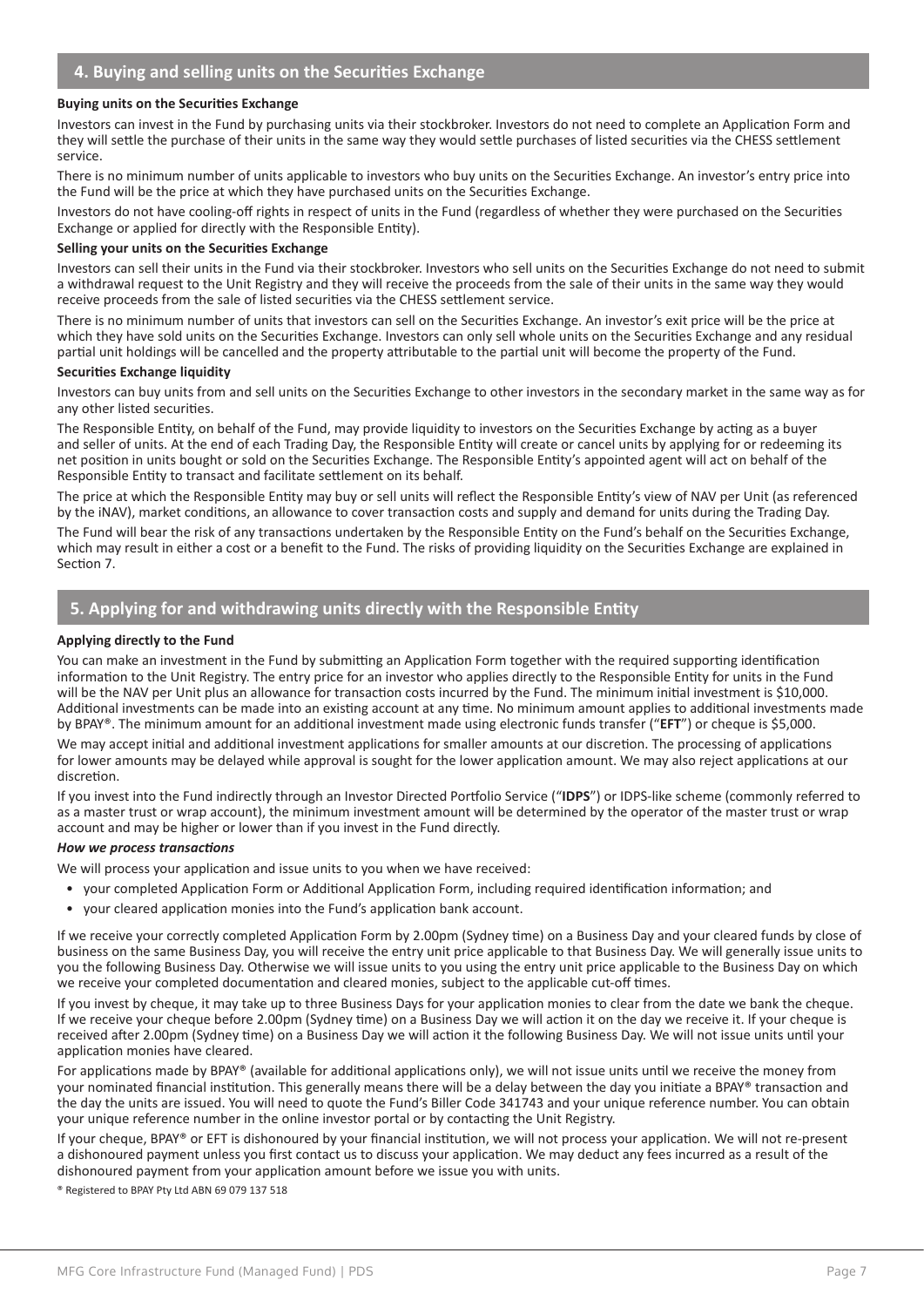| <b>Example – Application for units</b>          |                       |                                                                                |
|-------------------------------------------------|-----------------------|--------------------------------------------------------------------------------|
| <b>Application amount</b>                       | \$10,000              | Amount you are investing in the Fund.                                          |
| Entry price applicable to your application      | \$1.4402 <sup>1</sup> | Entry price is the NAV per Unit plus the buy spread of $0.15\%$ <sup>1</sup> . |
| Units allocated to you based on the entry price | 6.943.4801            |                                                                                |

1. Assumes the NAV per Unit for that given Business Day of \$1.4380, adjusted for transaction costs.

#### *Completing the Application Form*

The Application Form is available to complete online at www.mfgcoreseries.com.au.

When completing the Application Form online, you will be required to complete an identity verification process. We are required by law to collect identification information from you before we can issue units in the Fund to you.

If you prefer to complete a paper-based Application Form, please contact the Unit Registry. Although, please note that we require paper-based Application Forms to be signed and the original Form to be mailed to the Unit Registry, together with certified copies of the requested identification documentation. The Unit Registry's postal address appears on the front of this PDS and on the Application Form.

#### *Additional investments*

If you hold units directly with the Fund, you can follow these steps to add to your existing investment using BPAY® without the need to complete any forms. BPAY® provides you with the flexibility to make regular recurring additional investments at the frequency and amount of your choosing. There is no minimum investment amount for additional investments made using BPAY®.

- Using your bank account's BPAY® function, nominate MFG Core Infrastructure Fund as a Biller. The Biller Code is 341743
- Enter your unique customer reference number ("**CRN**") that can be found in the online investor portal. Please note that this is different from your SRN. Please contact the Unit Registry if you require confirmation of your CRN. We will use the CRN to allocate the additional investment to your account.
- Enter the amount of your additional investment. Note that your financial institution will generally allow a recurring BPAY® payment to be set up if you would like to make regular additional investments.
- Save a copy of your BPAY® payment receipt as proof of payment. The Unit Registry will send you a transaction confirmation once units have been issued to you.

Please note that even though your BPAY® transaction is processed from your bank account immediately, your funds may take some time to be transferred to the Fund from your financial institution. Units will be issued only when we receive your funds and will be issued at the entry unit price applicable to the day payment is received.

For additional investments made by EFT or cheque, a minimum investment amount of \$5,000 applies.

If you purchased your units on the Securities Exchange you will be required to supply certain identification information to the Unit Registry before you can make additional investments.

#### *Payment of your application monies*

We can accept payment of your application monies in Australian Dollars by cheque, BPAY® (additional applications only) or EFT.

Instructions for making additional investments using BPAY® are set out in the above section entitled "Additional investments".

If you wish to pay by cheque, please make your cheque payable to Magellan Asset Management Limited ATF MFG Core Infrastructure Fund, and mail the cheque to the Unit Registry with your Application Form (or application confirmation email if you notified the Unit Registry of your application via the online investor portal).

EFT payments can be made directly to the Fund's application bank account. The Fund's bank account details and your unique EFT reference code can be found in the online investor portal or on your application confirmation email. Important: If you wish to pay by EFT, please ensure you quote your unique EFT reference code in the reference field of your EFT payment. Failure to do so may result in your application being delayed. Note that your EFT reference code is different to your SRN. Please contact the Unit Registry if you require confirmation of your EFT reference code.

Any interest earned on the Fund's bank account is retained by the Responsible Entity.

® Registered to BPAY Pty Ltd ABN 69 079 137 518

#### **Withdrawing directly from the Fund**

If you hold your units on the Fund's issuer sponsored sub-register then, subject to the Constitution, the Corporations Act and the Securities Exchange Rules, you can apply directly to the Responsible Entity to withdraw some or all of your investment at any time. No minimums apply to withdrawal requests and there is no minimum account balance. To withdraw some or all of your investment, please submit a withdrawal request to the Unit Registry via the online investor portal. You can request a specified number of units to be withdrawn, or a full redemption of your investment in the Fund via the online investor portal. If you would like to withdraw a specified dollar amount, you will need to complete a paper-based Withdrawal Form available from the Unit Registry. The exit price for an investor who withdraws directly from the Fund will be the NAV per Unit less an allowance for transaction costs incurred by the Fund.

If you hold your units via a stockbroker (and your units are associated with a Holder Identification Number ("**HIN**")), then you hold your units on the CHESS sponsored sub-register. If you want to withdraw directly from the Fund, you will first need to submit a request to your stockbroker to have your units converted to an issuer-sponsored holding so that an SRN can be allocated to you by the Unit Registry. The process of converting your broker-sponsored holding to an issuer-sponsored holding is managed by your stockbroker and is subject to their standard processing times. Please contact your stockbroker for further information.

If you purchased your units on the Securities Exchange, you will be required to supply certain identification information as part of your withdrawal request. Under some circumstances, we may need to contact you to request further documentation to confirm the validity of your instruction. This may delay processing of the withdrawal request.

If we receive a valid withdrawal request before 2.00pm (Sydney time) on a Business Day on which your units are held on the Fund's issuer-sponsored sub-register, we will calculate the amount of your withdrawal using the exit price applicable to that Business Day. If we receive your withdrawal request after 2.00pm on a Business Day on which your units are held on the Fund's issuer- sponsored subregister, we will use the following Business Day's exit price.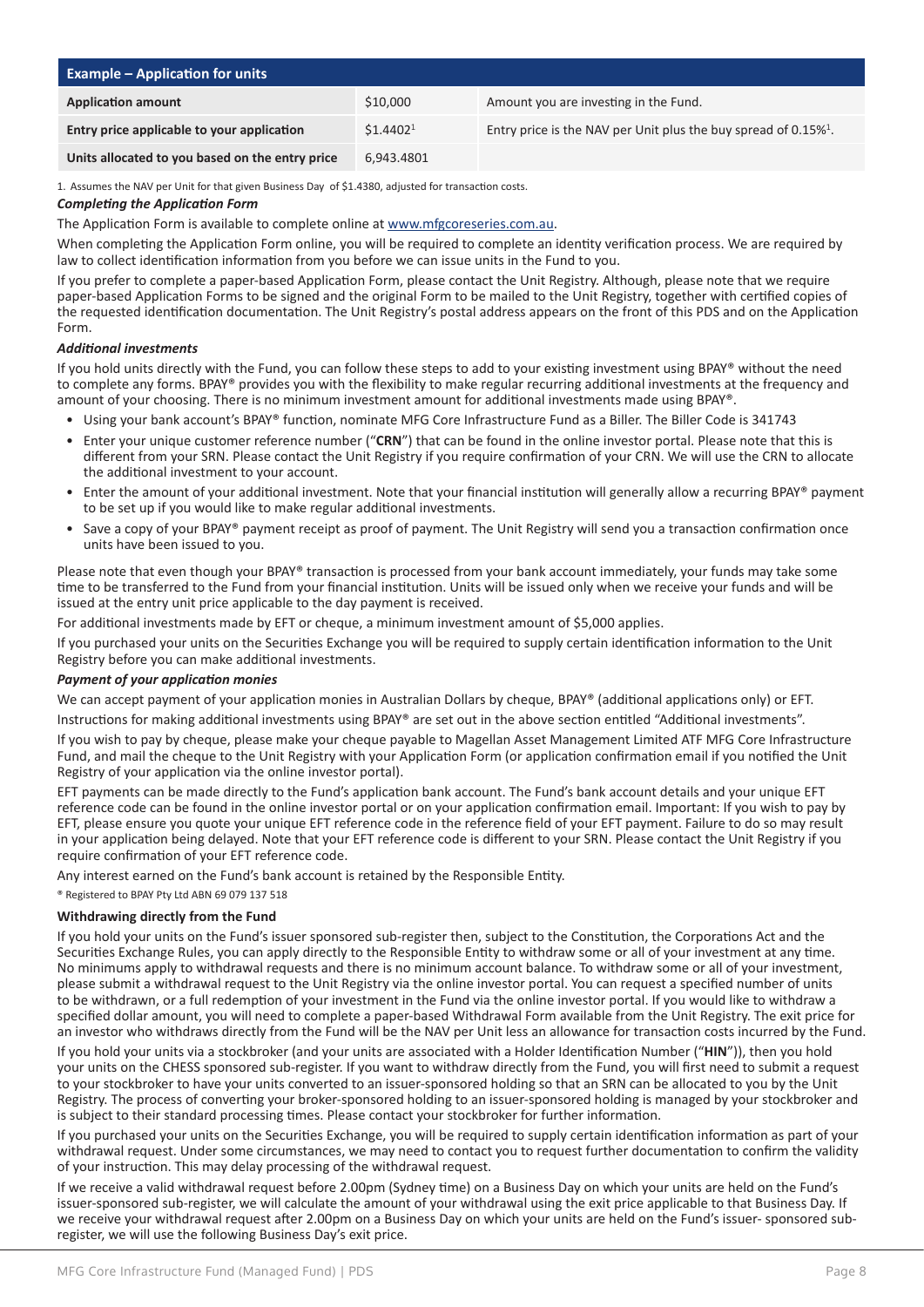Under the Constitution, the Responsible Entity may set a minimum withdrawal amount and minimum account balance. If a minimum account balance applies and your withdrawal request results in your remaining investment in the Fund held on the issuer sponsored sub-register falling below the minimum account balance, we may require you to withdraw your entire balance held on the issuersponsored sub-register. As at the date of this PDS the Responsible Entity has determined that there is no minimum number of units applicable to either the sale of units on the Securities Exchange or withdrawal of units directly with the Responsible Entity. Additionally, no minimum balance applies to investments in the Fund.

| <b>Example – Withdrawal of units</b>     |                       |                                                                                |
|------------------------------------------|-----------------------|--------------------------------------------------------------------------------|
| <b>Withdrawal request</b>                | \$10,000              | Amount you are withdrawing from the Fund.                                      |
| Exit price applicable to your withdrawal | \$1.4358 <sup>1</sup> | Exit price is the NAV per Unit less the sell spread of $0.15\%$ <sup>1</sup> . |
| Units redeemed based on the exit price   | 6.964.7583            |                                                                                |

1. Assumes the NAV per Unit for that given Business Day of \$1.4380, adjusted for transaction costs.

#### *Payment of your redemption proceeds*

You can usually expect to receive payment into your nominated bank account within seven Business Days after our receipt and acceptance of your withdrawal request. However, during July of each year, or at any other time when the Fund is processing a distribution, payment of your withdrawal may be delayed by up to 15 Business Days. There may be other circumstances, such as a freeze on withdrawals or where the Fund is not liquid (as defined under the Corporations Act), where your ability to withdraw from the Fund is restricted and you may have to wait a period of time before you can withdraw some or all of your investment.

We can only pay redemption proceeds to an Australian or New Zealand bank account held in the name of the investor. We are unable to pay redemption proceeds to a third party bank account. Normally we will pay redemption proceeds to the bank account you nominated on your Application Form when you opened your investment, or if you purchased your units on the Securities Exchange and submit a withdrawal request to the Responsible Entity, the bank account nominated on your withdrawal request, or if you have subsequently notified us of a change your nominated account, we will pay proceeds to that account. For redemption proceeds paid to New Zealand bank accounts, the conversion of your Australian dollar proceeds to New Zealand dollars will be processed by the Fund's bank at the exchange rate prevailing at the processing time.

We will send you a confirmation of your redemption once it has been processed and paid.

#### **Switches**

If you hold units directly with the Fund (SRN holding on the issuer sponsored sub-register) you are able to switch all or part of your investment to another fund managed by Magellan, provided that both funds have the same Unit Registry. A switch is a withdrawal from one Magellan fund and an application into another. If we receive your switch instruction before 2.00pm (Sydney time) on a Business Day, we will usually process the switch using the entry and exit prices applicable to that Business Day. If we receive your request after 2.00pm, we will usually process it using the following Business Day's unit prices. In circumstances where the calculation of unit prices is delayed for any reason, including while we are determining and processing distributions, we have the discretion to defer the processing of switches until unit pricing has resumed. We will accept switch requests via the online investor portal, fax, email or mail.

Under some circumstances, we may need to contact you to request further documentation to confirm the validity of your instruction. This may delay processing of the switch request. We are unable to process switches out of a Fund whilst restrictions on withdrawals apply. If you hold units in the Fund via a stockbroker, you will need to submit a request to your stockbroker to have your units converted to an issuer-sponsored holding before you can make a switch request.

#### **Indirect Investors**

We authorise the use of this PDS as disclosure to persons who wish to access the Fund indirectly through an IDPS or IDPS-like scheme (commonly referred to as a master trust or wrap account). These investors are referred to as "Indirect Investors".

Indirect Investors do not become registered investors in the Fund, nor do they acquire the rights of a registered investor. Instead, as the master trust or wrap account operator is investing on your behalf, it acquires the rights of investors. In most cases, references to 'you' or 'your' in the PDS (for example, receiving distribution income, reinvestment distribution income and redemptions) is a reference to the master trust or wrap account operator and accordingly their arrangements with you will set out your rights. We do not keep personal information about Indirect Investors.

Further, some provisions of the Fund's Constitution will not be relevant to you. For example, you will generally not be able to attend meetings, or withdraw investments directly. You will receive reports from the master trust or wrap account operator, not us. The master trust or wrap account operator can exercise (or decline to exercise) those rights in accordance with the arrangements governing the operation of the master trust or wrap account.

Enquiries about the Fund should be directed to your licensed financial adviser, master trust or wrap account operator.

## **6. Benefits of investing in the Fund**

#### **Significant features**

The Fund's investment universe is any entity listed on a global stock exchange whose primary business is the ownership and operation of infrastructure assets. The Fund's primary investment objective is to achieve attractive risk-adjusted returns over the medium to long term through investment in a diversified portfolio of high quality companies that meets the Investment Manager's definition of infrastructure.

The Investment Manager will invest in companies that generate the dominant part of their earnings from the ownership of infrastructure assets. The Fund will comprise 70-100 investments. The weighting of securities in the Fund will be primarily determined on the basis of market capitalisation adjusted for the number of shares readily available in the market, except where the Investment Manager believes an alternate basis is appropriate. However, a number of constraints will be applied to ensure that the Fund is diversified by security, infrastructure sector and geography. The intention of the Investment Manager is that the foreign currency exposure of the Fund will be hedged.

The Fund will be rebalanced on a monthly basis, or on such other basis determined by the Investment Manager.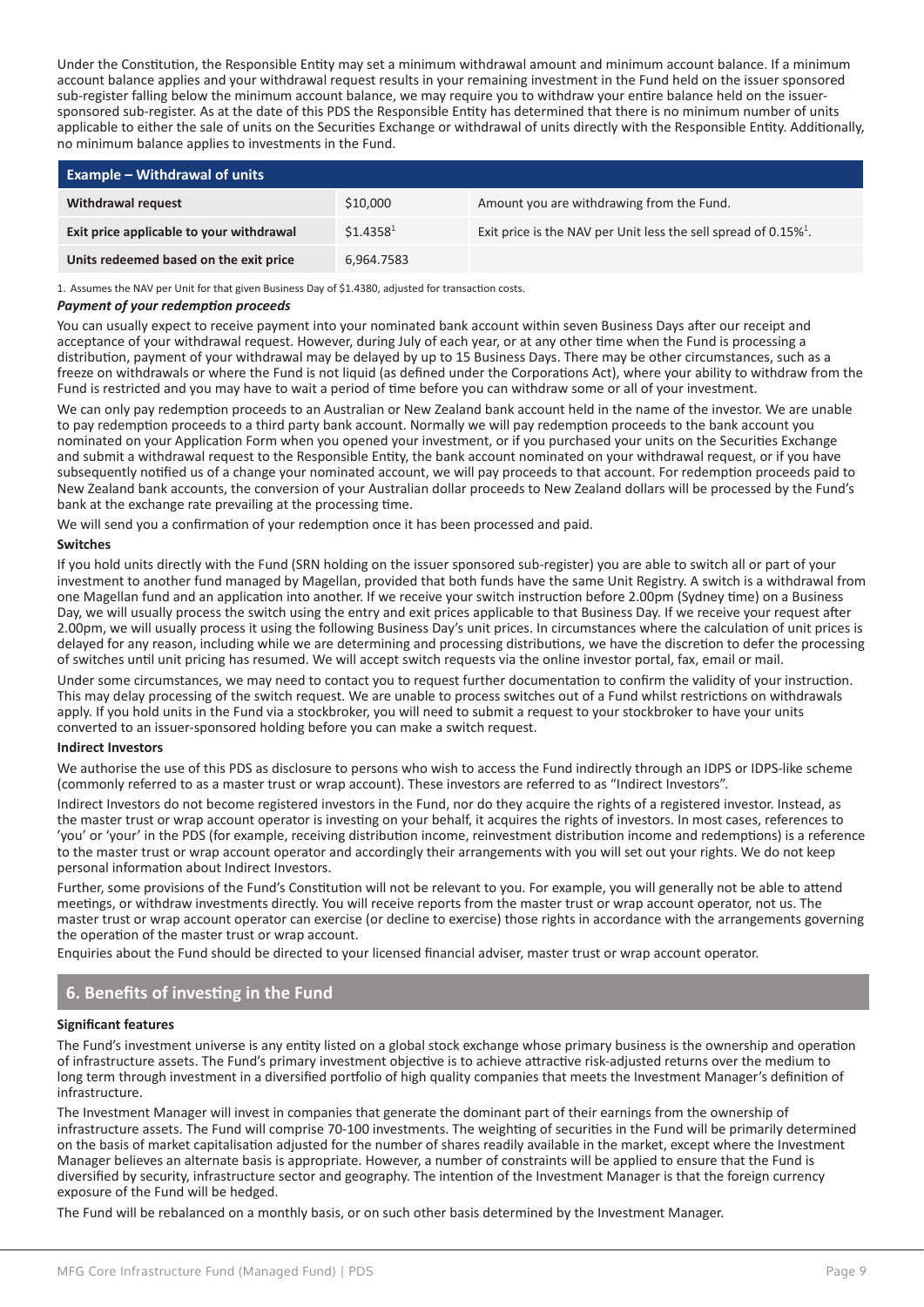The Fund can use foreign exchange contracts to facilitate settlement of stock purchases and to mitigate currency risk on specific investments within the portfolio.

#### **Significant benefits**

Investing in the Fund offers investors a range of benefits, including:

- access to the Investment Manager's investment expertise and a professionally managed global equity portfolio;
- access to attractive listed global infrastructure investment opportunities;
- hedging of foreign currency exposure; and
- participation in any capital appreciation and income distributions of the Fund.

## **7. Risks of investing in the Fund**

All investments carry risk. The likely investment return and the risk of losing money is different for each investment strategy as different strategies carry different levels of risk depending on the underlying mix of assets that make up each fund. Those assets with potentially the highest long-term return (such as equities) may also have the highest risk of losing money in the shorter term.

Risks can be managed but not completely eliminated. It is important that investors in the Fund understand that:

- the value of an investor's investment may rise and fall;
- investment returns will vary and future returns may differ from past returns;
- returns are not guaranteed and there is a risk that investors may lose money on any investment they make; and
- laws affecting an investor's investment in a managed investment scheme may change over time.

The appropriate level of risk for each investor will depend on various factors and may include their age, investment timeframe, where other parts of their wealth are invested and their overall tolerance to risk. Investors should consult their stockbroker or licensed financial adviser to better understand the risks involved in investing in the Fund.

The significant risks for the Fund are:

**Company specific risk**: Investments by the Fund in a company's securities will be subject to many of the risks to which that particular company is itself exposed. These risks may impact the value of the securities of that company. These risks include factors such as changes in management, actions of competitors and regulators, changes in technology and market trends.

**Concentration risk**: As the Fund holds a concentrated portfolio of generally between 70 and 100 securities, returns of the Fund may be dependent upon the performance of individual companies. The concentrated exposure may lead to increased volatility in the Fund's NAV per Unit and increased risk of poor performance.

**Conflicts of interest risk**: Either we or our various service providers may from time to time act as issuer, investment manager, secondary market liquidity provider, custodian, unit registry, broker, administrator, distributor or dealer to other parties or funds that have similar objectives to those of the Fund. It is possible that we, or our service providers may have potential conflicts of interest with the Fund. Such conflicts of interest include but are not limited to: management of multiple accounts with varying fee arrangements, trade allocation, proxy voting and staff personal trading. The Investment Manager may invest in, directly or indirectly, or manage or advise other funds which invest in assets which may also be purchased by the Fund. Neither the Investment Manager nor any of its affiliates nor any person connected with it are under any obligation to offer investment opportunities to the Fund.

The Responsible Entity, on behalf of the Fund, acts as a buyer and seller of units on the Securities Exchange. A conflict might arise between the Fund and investors buying or selling units from the Fund on the Securities Exchange due to the Fund's desire to benefit from such trading activities. A conflict might also arise due to the fact that the Responsible Entity could use such trading activities to influence the perception of the performance of the Fund or discourage selling of units as this could reduce the management fee payable to the Responsible Entity.

We maintain a Conflicts of Interest Policy to ensure that we manage our obligations to the Fund such that all conflicts (if any) are resolved fairly.

**Counterparty risk**: There is a risk that the Fund may incur a loss arising from the failure of another party to a contract (the counterparty) to meet its obligations. Counterparty risk arises primarily from investments in cash and derivatives transactions. Substantial losses can be incurred if a counterparty fails to deliver on its contractual obligations.

**Currency risk**: Where the Fund's foreign currency exposure is hedged, the hedge may not provide complete protection from adverse currency movements. Currency markets can be extremely volatile and are subject to a range of unpredictable forces.

**Derivatives risk**: The value of a derivative is derived from the value of an underlying asset and can be highly volatile. Changes in the value of derivatives may occur due to a range of factors that include rises or falls in the value of the derivative in line with movements in the value of the underlying asset, potential liquidity of the derivative and counterparty credit risk.

**Distribution policy risk**: Under the distribution policy for the Fund, there may be circumstances where the distributions received by investors in cash may be insufficient to cover an investor's tax payable on the income of the Fund attributable to the investor.

**Emerging market risk**: The Fund invests in the securities of issuers domiciled in foreign jurisdictions, including some countries that may be classified as emerging market countries. As a result, the Fund may be subject to adverse governmental, economic, legal and securities market risks associated with individual foreign markets. Specific risks may include unexpected changes in government or regulatory policy which could reduce trading liquidity and/or increase price volatility of securities, fewer securities holder rights and less protection of property rights. Trading, settlement and custody practices may differ from developed markets and this may result in lower liquidity and counterparty credit risk.

**Fund provision of liquidity on the Securities Exchange risk**: The Responsible Entity, on behalf of the Fund, may provide liquidity to investors on the Securities Exchange by acting as a buyer and seller of units in the Fund. The Responsible Entity has appointed an agent to transact and facilitate the settlement of such transactions on the Fund's behalf. The Fund will bear the risk of these transactions. There is a risk that the Fund could suffer a material cost as a result of the Fund providing liquidity to investors on the Securities Exchange which may adversely affect the NAV of the Fund. Such a cost could be caused by either an error in the execution and settlement of transactions or in the price at which units are transacted on the Securities Exchange. There is a risk that, if the agent appointed by the Responsible Entity does not fulfil its obligations in a correct and timely manner, the Fund could suffer a loss.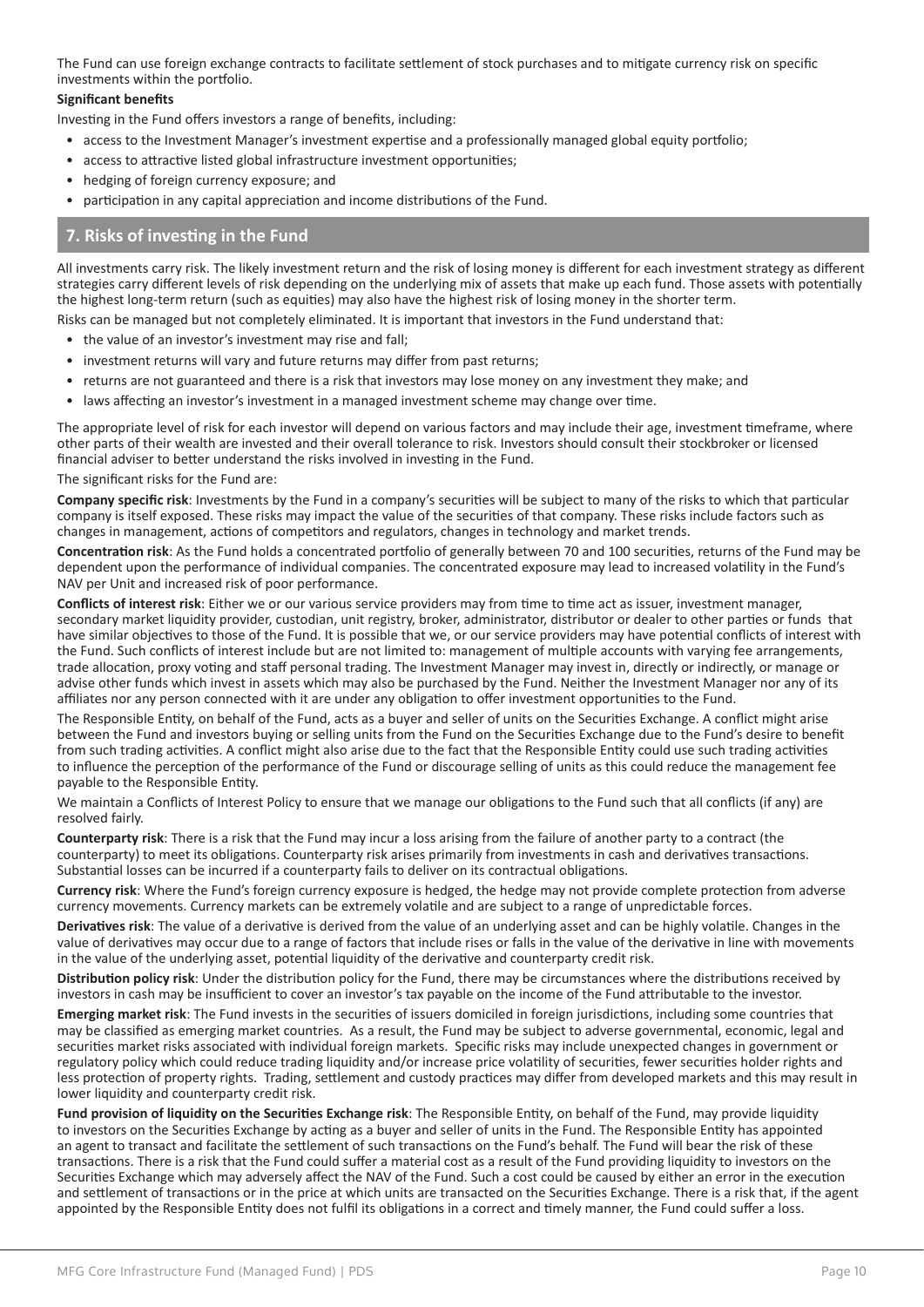In order to manage these risks, the Responsible Entity has the right to cease transacting on the Securities Exchange, subject to its obligations under the Securities Exchange Rules, may change the prices at which it transacts on the Securities Exchange and may, where the Responsible Entity considers it appropriate to do so, hedge the Fund's trading activities.

**Fund risk**: Fund risk refers to specific risks associated with the Fund, such as termination and changes to fees and expenses. The performance of the Fund or the security of an investor's capital is not guaranteed. There is no guarantee that the investment strategy of the Fund will be managed successfully, or that the Fund will meet its investment objectives. Failure to do so could negatively impact the performance of the Fund. As the Fund will be rebalanced monthly, or on such other basis determined by the Investment Manager, the Fund may not reposition in response to market events in periods between rebalancing. An investment in the Fund is governed by the terms of the Constitution and this PDS, each as amended from time to time. The Fund is also governed by the Securities Exchange Rules, and is exposed to risks of quotation on that platform, including such things as the platform or settlements process being delayed or failing. The Securities Exchange may suspend, or remove the units from quotation on the Securities Exchange. The Responsible Entity may elect, in accordance with the Constitution and the Corporations Act, to terminate the Fund for any reason.

**iNAV risk:** The iNAV published by the Fund is indicative only and might not be up to date or might not accurately reflect the underlying value of the Fund.

**Inflation Risk**: As some forecasted cash flows for an infrastructure investment are estimates based on an assumed rate of inflation, there is the risk that returns from the Fund's infrastructure investments could be affected by changes in the rate of inflation.

**Infrastructure investing risk**: The Fund's investments in infrastructure companies will expose the Fund to potential adverse economic, regulatory, political and other changes affecting such investments. Issuers of securities in infrastructure-related businesses are subject to a variety of factors that may adversely affect their business or operations, including high interest costs in connection with capital construction programs, high leverage, costs associated with environmental or other regulations, the effects of economic slowdowns, adverse changes in fuel prices, the effects of energy conservation policies and other factors. The stock prices of transportation infrastructure companies are affected by both supply and demand of their specific product. The transportation sector can be affected by economic changes, fuel prices, labour relations, insurance costs and government regulations.

**Interest Rate Risk**: Infrastructure securities may be more sensitive to interest rate movements than other sectors. There is the risk that an increase in interest rates could lead to a fall in value of the Fund's infrastructure investments.

Liquidity of investments risk: Whilst the Fund is exposed to listed entities which are generally considered to be liquid investments, under extreme market conditions, there is a risk that such investments cannot be readily converted into cash or at an appropriate price. In such circumstances, the Fund may be unable to liquidate sufficient assets to meet its obligations, including payment of withdrawals, within required timeframes or it may be required to sell assets at a substantial loss in order to do so.

**Market risk**: There is a risk that the market price of the Fund's assets will fluctuate. This may be as a result of factors such as economic conditions, government regulations, market sentiment, local and international political events, pandemic outbreaks, environmental and technological issues.

**Operational risk**: Operational risk includes those risks which arise from carrying on a funds management business. The operation of the Fund may require us, the Custodian, Unit Registry, administrator, the agent appointed by the Responsible Entity to provide liquidity to investors on the Securities Exchange, and other service providers to implement sophisticated systems and procedures.

Some of these systems and procedures are specific to the operation of the Fund. Inadequacies with these systems and procedures or the people operating them could lead to a problem with the Fund's operation and result in a decrease in the value of units.

**Performance risk**: There is a risk that the Fund may not achieve its investment objectives.

**Personnel risk**: The skill and performance of the Investment Manager can have a significant impact (both directly and indirectly) on the investment returns of the Fund. Changes in key personnel and resources of the Investment Manager may also have a material impact on investment returns of the Fund.

**Pooled investment scheme risk**: The market prices at which the Fund is able to invest inflows, or sell assets to fulfil outflows, may differ from the prices used to calculate the NAV per Unit (and the iNAV). Investors in the Fund may therefore be impacted by other investors entering and exiting the Fund. The impact will depend on the size of inflows or outflows relative to the Fund, and on the price volatility of the securities in which the Fund invests. Inflows and outflows may also affect the taxable income attributed to an investor during a financial year.

**Price of units on the Securities Exchange**: The price at which the units may trade on the Securities Exchange may differ materially from the NAV per Unit and the iNAV.

**Regulatory risk**: There is a risk that a change in laws and regulations governing a security, sector or financial market could have an adverse impact on the Fund or on the Fund's investments. A change in laws or regulations can increase the costs of operating a business and/or change the competitive landscape.

**Securities Exchange liquidity risk**: The liquidity of trading in the units on the Securities Exchange may be limited. This may affect an investor's ability to buy or sell units on the Securities Exchange. Investors will not be able to buy or sell units on the Securities Exchange during any period where the Securities Exchange is experiencing a trading outage or where the Securities Exchange Operator suspends trading of units in the Fund. Further, where trading in the units on the Securities Exchange has been suspended, the ability of investors to apply directly to the Responsible Entity to withdraw their investment in the Fund may be suspended and will be subject to the provisions of the Constitution and the Corporations Act.

**The Fund may be removed from quotation by the Securities Exchange Operator or terminated**: The Securities Exchange Rules impose certain requirements for the continued quotation of securities, such as the units, on the Securities Exchange. Investors cannot be assured that the Fund will continue to meet the requirements necessary to maintain quotation on the Securities Exchange. In addition, the Securities Exchange Operator may change the quotation requirements.

The Responsible Entity may elect, in accordance with the Constitution and Corporations Act, to terminate the Fund for any reason including if units cease to be quoted on the Securities Exchange. Information about the Securities Exchange Rules applicable to quotation of units in the Fund on the Securities Exchange is set out in Section 10 of this PDS.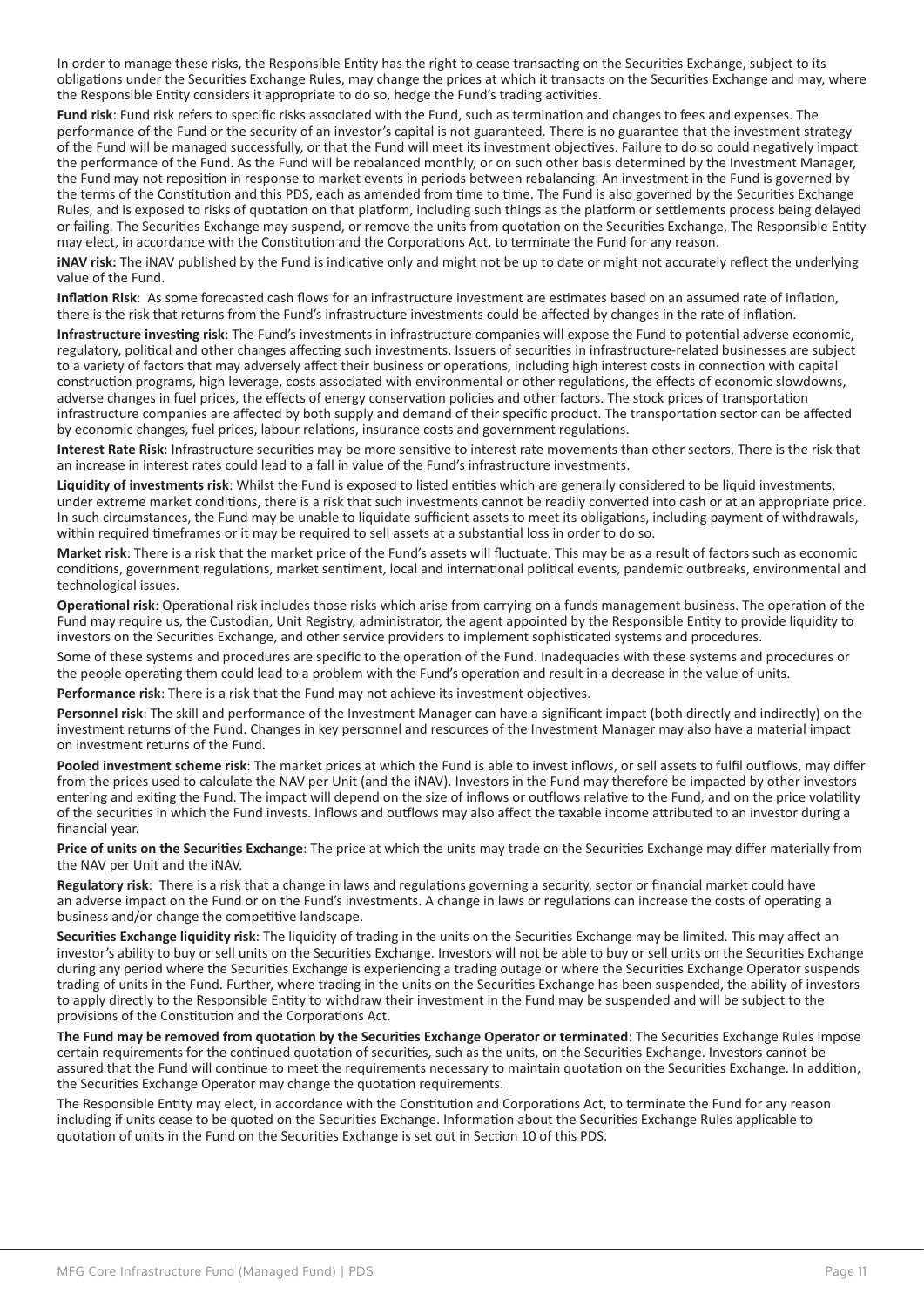## **8. The investment objective and strategy**

An investment in the Fund may suit investors who are seeking a medium to long-term investment exposure to international equities. Before deciding whether to invest in the Fund, investors should consider:

- the likely investment return of the Fund:
- the risk involved in investing in the Fund; and
- their investment timeframe.

| <b>Investment objective</b>                            | The Fund's primary investment objective is to achieve attractive risk-adjusted returns over the medium to<br>long term through investment in a diversified portfolio of high quality companies that meet the Investment<br>Manager's definition of infrastructure.                                                                                                                                                                                                                                                                         |                         |  |
|--------------------------------------------------------|--------------------------------------------------------------------------------------------------------------------------------------------------------------------------------------------------------------------------------------------------------------------------------------------------------------------------------------------------------------------------------------------------------------------------------------------------------------------------------------------------------------------------------------------|-------------------------|--|
| Minimum suggested time<br>frame for holding investment | At least 7 to 10 years.                                                                                                                                                                                                                                                                                                                                                                                                                                                                                                                    |                         |  |
|                                                        | The Fund's assets are typically invested within the following asset allocation ranges:                                                                                                                                                                                                                                                                                                                                                                                                                                                     |                         |  |
| Asset classes and asset                                | <b>Asset Class</b>                                                                                                                                                                                                                                                                                                                                                                                                                                                                                                                         | <b>Investment Range</b> |  |
| allocation ranges                                      | Global listed securities                                                                                                                                                                                                                                                                                                                                                                                                                                                                                                                   | 95% - 100%              |  |
|                                                        | Cash and cash equivalents                                                                                                                                                                                                                                                                                                                                                                                                                                                                                                                  | $0\% - 5\%$             |  |
| <b>Investments held</b>                                | The Fund primarily invests in the securities of companies listed on stock exchanges around the world but<br>will also have some exposure to cash and cash equivalents. The Fund can use foreign exchange contracts<br>to facilitate settlement of stock purchases and to mitigate currency risk on specific investments within the<br>portfolio. It is our intention to substantially hedge the capital component of the foreign currency exposure<br>of the Fund arising from investments in overseas markets back to Australian Dollars. |                         |  |
| Risk level $1$                                         | Medium to high.                                                                                                                                                                                                                                                                                                                                                                                                                                                                                                                            |                         |  |
| <b>Fund performance</b>                                | For up-to-date information on the performance of the Fund, including daily NAV per Unit, iNAV and<br>performance history, please visit www.mfgcoreseries.com.au                                                                                                                                                                                                                                                                                                                                                                            |                         |  |

<sup>1</sup> The risk level is not a complete assessment of all forms of investment risks. For instance, it does not detail what the size of a negative return could be or the potential for a positive return to be less than the return an investor may expect to meet their objectives.

#### **Derivatives and other investments**

The Fund can use foreign exchange contracts to facilitate settlement of stock purchases and to mitigate currency risk on specific investments within the portfolio. It is our intention to substantially hedge the capital component of the foreign currency exposure of the Fund arising from investments in overseas markets back to Australian Dollars. The Fund does not intend to engage in short selling or enter securities lending arrangements.

#### **Borrowing restrictions**

The Fund may borrow against all or part of its investment portfolio, provided that, at the time any new borrowing is entered into, the aggregate of those new borrowings and any pre-existing borrowings does not exceed 5% of the Fund's gross asset value.

#### **Changes to the Fund**

The Responsible Entity has the right to close or terminate the Fund and change the Fund's investment return objective, asset classes and asset allocation ranges, currency strategy (if any) and distribution policy, without prior notice in some cases. The Responsible Entity will inform investors of any material changes to the Fund's details in its next regular communication or as otherwise required by law.

#### **Labour standards and environmental, social or ethical considerations**

The Investment Manager believes that issues relating to labour standards and to environmental, social and ethical considerations have the potential to affect the business outcomes of the Fund's investment companies. Accordingly, the Investment Manager considers labour standards and environmental, social and ethical considerations of companies as part of its investment process.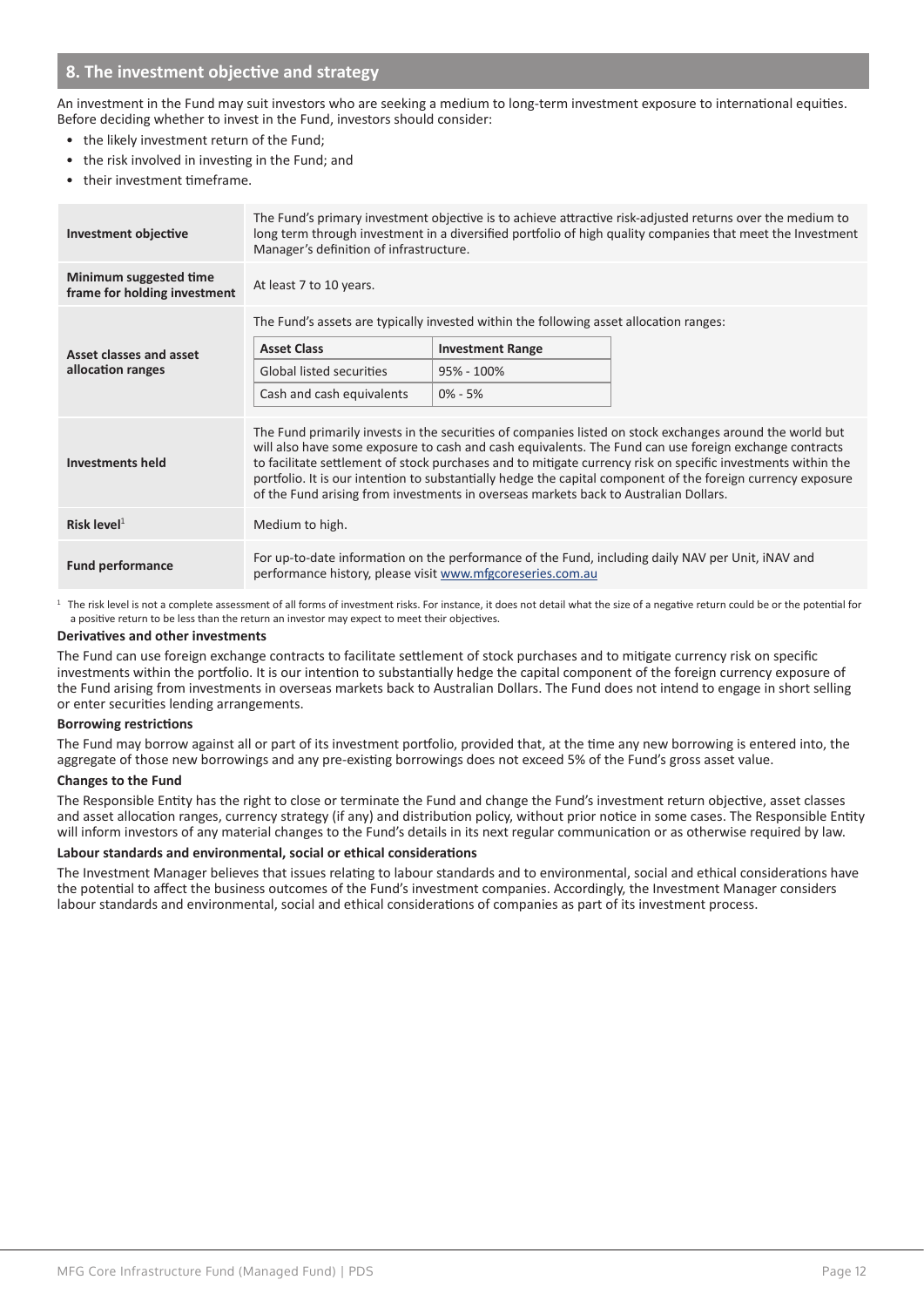## **9. Fees and other costs**

#### **DID YOU KNOW?**

Small differences in both investment performance and fees and costs can have a substantial impact on your long term returns. For example, total annual fees and costs of 2% of your account balance rather than 1% could reduce your final return by up to 20% over a 30 year period (for example, reduce it from \$100,000 to \$80,000).

You should consider whether features such as superior investment performance or the provision of better member services justify higher fees and costs. You may be able to negotiate to pay lower fees.

Ask the fund or your financial adviser.

#### **TO FIND OUT MORE**

If you would like to find out more, or see the impact of the fees based on your own circumstances, the **Australian Securities and Investments Commission (ASIC)** Moneysmart website (www.moneysmart.gov.au) has a managed funds fee calculator to help you check out different fee options.

This section shows fees and other costs that you may be charged. These fees and costs may be deducted from your money, from the returns on your investment or from the assets of the Fund as a whole.

Taxes are set out in another part of this document.

You should read all the information about fees and costs because it is important to understand their impact on your investment. **Fees and costs summary**

| <b>MFG Core Infrastructure Fund</b>                                                                                                  |                                                                                                                                                                                                                                                                |                                                                                                                                                                                                                                                                                                                                                                                         |  |
|--------------------------------------------------------------------------------------------------------------------------------------|----------------------------------------------------------------------------------------------------------------------------------------------------------------------------------------------------------------------------------------------------------------|-----------------------------------------------------------------------------------------------------------------------------------------------------------------------------------------------------------------------------------------------------------------------------------------------------------------------------------------------------------------------------------------|--|
| Type of fee or cost                                                                                                                  | <b>Amount</b>                                                                                                                                                                                                                                                  | How and when paid                                                                                                                                                                                                                                                                                                                                                                       |  |
| <b>Ongoing annual fees and costs</b>                                                                                                 |                                                                                                                                                                                                                                                                |                                                                                                                                                                                                                                                                                                                                                                                         |  |
| Management fees and costs <sup>1</sup><br>The fees and costs for managing<br>your investment                                         | The management fee is calculated daily based on the value of<br>the Fund on that Business Day. An estimate is accrued daily<br>$0.50\%$ per annum <sup>2</sup><br>in the NAV per Unit and the fee is payable monthly in arrears<br>from the assets of the Fund |                                                                                                                                                                                                                                                                                                                                                                                         |  |
| <b>Performance fees</b><br>Amounts deducted from your<br>investment in relation to the<br>performance of the product                 | Nil                                                                                                                                                                                                                                                            | Not applicable                                                                                                                                                                                                                                                                                                                                                                          |  |
| <b>Transaction costs</b><br>The costs incurred by the scheme<br>when buying or selling assets                                        | Nil                                                                                                                                                                                                                                                            | Transaction costs such as brokerage and transactional taxes are<br>incurred by the Fund when the Fund acquires and disposes of<br>securities. Transaction costs are paid out of the assets of the<br>Fund as and when incurred. This transaction costs amount is<br>net of any amounts recovered by the buy-sell spread (see 'Buy-<br>sell spread' below).                              |  |
|                                                                                                                                      |                                                                                                                                                                                                                                                                | Member activity related fees and costs (fees for services or when your money moves in or out of the product)                                                                                                                                                                                                                                                                            |  |
| <b>Establishment fee</b><br>The fee to open your investment                                                                          | Nil                                                                                                                                                                                                                                                            | Not applicable                                                                                                                                                                                                                                                                                                                                                                          |  |
| <b>Contribution fee</b><br>The fee on each amount<br>contributed to your investment                                                  | Nil                                                                                                                                                                                                                                                            | Not applicable                                                                                                                                                                                                                                                                                                                                                                          |  |
| <b>Buy-sell spread</b><br>An amount deducted from your<br>investment representing costs<br>incurred in transactions by the<br>scheme | 0.15% buy spread<br>0.15% sell spread                                                                                                                                                                                                                          | The buy-sell spread is an allowance to cover the transaction<br>costs that arise from investments and withdrawals from the<br>Fund. It represents an additional cost to investors applying<br>and withdrawing directly from the Fund. The entry and exit<br>unit prices for the Fund include an allowance for the buy-sell<br>spread. For more information, see 'Buy and sell spreads'. |  |
| <b>Withdrawal fee</b><br>The fee on each amount you take<br>out of your investment                                                   | Nil                                                                                                                                                                                                                                                            | Not applicable                                                                                                                                                                                                                                                                                                                                                                          |  |
| <b>Exit fee</b><br>The fee to close your investment                                                                                  | Nil                                                                                                                                                                                                                                                            | Not applicable                                                                                                                                                                                                                                                                                                                                                                          |  |
| <b>Switching fee</b><br>The fee for changing investment<br>options                                                                   | Nil                                                                                                                                                                                                                                                            | Not applicable                                                                                                                                                                                                                                                                                                                                                                          |  |

1 These fees may be individually negotiated if you are a wholesale client (as defined in the Corporations Act). For further information refer to 'Differential fees' in the 'Additional explanation of fees and costs' section of this PDS.

2 Inclusive of the net effect of Goods and Services Tax ("**GST**") (i.e. inclusive of GST, less any reduced input tax credits). For more information about GST, see 'Management fees and costs' under the heading 'Additional Explanation of Fees and Costs'. **Warning**: Your licensed financial adviser may also charge you fees for the services they provide. These should be set out in the Statement of Advice given to you by your

adviser.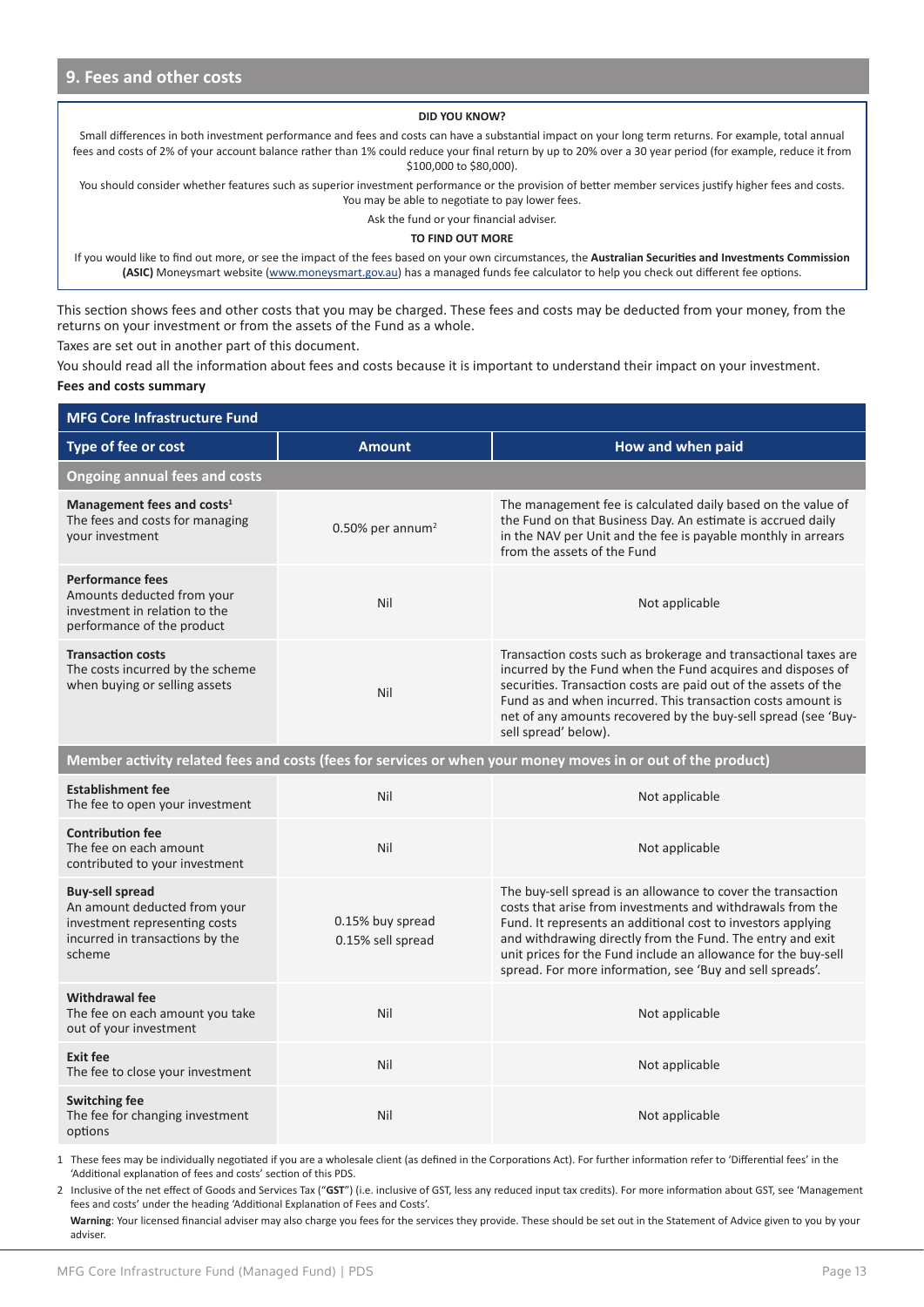#### **Example of annual fees and costs**

This table gives an example of how the ongoing annual fees and costs for this product can affect your investment over a 1 year period. You should use this table to compare this product with other products offered by managed investment schemes.

| Example <sup>1</sup> – MFG Core Infrastructure Fund | Balance of \$50,000 with a contribution of \$5,000 during year <sup>2</sup> |                                                                                                                                                                                                                                                                                    |  |
|-----------------------------------------------------|-----------------------------------------------------------------------------|------------------------------------------------------------------------------------------------------------------------------------------------------------------------------------------------------------------------------------------------------------------------------------|--|
| <b>Contribution Fees</b>                            | Nil                                                                         | For every additional \$5,000 you put in, you will be charged \$0.                                                                                                                                                                                                                  |  |
| <b>PLUS Management fees and costs</b>               | $0.50\%$ p.a.                                                               | And, for every \$50,000 you have in the Fund you will be charged<br>or have deducted from your investment \$250 each year.                                                                                                                                                         |  |
| <b>PLUS Performance fees</b>                        | Nil                                                                         | And, you will be charged or have deducted from your investment<br>\$0 in performance fees each year.                                                                                                                                                                               |  |
| <b>PLUS Transaction costs</b>                       | Nil                                                                         | And, you will be charged or have deducted from your investment<br>\$0 in transaction costs.                                                                                                                                                                                        |  |
| <b>EQUALS Cost of the Fund</b>                      | $0.50\%$ <sup>3</sup> p.a.                                                  | If you had an investment of \$50,000 at the beginning of the year<br>and you put in an additional \$5,000 during that year, you would be<br>charged fees and costs of: \$250 <sup>4</sup> .<br>What it costs you will depend on the fund you choose and the<br>fees you negotiate. |  |

1 This is an example only and does not take into account any movements in the value of an investor's units that may occur over the course of the year or any abnormal costs.

2 This example assumes the \$5,000 contribution occurs at the end of the first year. Fees and costs are calculated using the \$50,000 balance only.

3 Fees and costs are inclusive of the net effect of GST (i.e. inclusive of GST, less any reduced input tax credits). Please see the 'Additional Explanation of Fees and Costs' section below for more details.

4 Please note that this example does not capture all the fees and costs that may apply to you such as the buy-sell spread. Please see the 'Additional Explanation of Fees and Costs' section below for more details.

#### **Additional Explanation of Fees and Costs**

#### **Management fees and costs**

The Fund pays a management fee of 0.50% per annum of the Fund's Net Asset Value ("**NAV**") (before fees) to the Responsible Entity for managing the assets of the Fund and overseeing the operations of the Fund.

The management fees help to cover all ordinary fees, costs, charges, expenses and outgoings that are incurred in connection with the Fund (such as administration and accounting costs, registry fees, audit and tax fees, and investor reporting expenses).

Management fees are calculated each Business Day based on the NAV (before fees) of the Fund at the end of each Business Day and are payable at the end of each month. Estimated management fees are reflected in the NAV per Unit of the Fund.

Under the Fund's Constitution, the Responsible Entity is entitled to receive maximum management fees of 1.00% per annum (before fees) excluding GST. The management fees stated in this PDS are inclusive of the estimated net effect of GST (i.e. inclusive of GST, less any reduced input tax credits). As the Fund predominantly invests in international securities, the GST impact on the management fees is currently estimated to be negligible. To the extent the GST impact increases (for example, if the Fund's exposure to Australian securities increases), the actual management fees may vary from the rates stated above.

In addition to the management fee, where the Fund incurs extraordinary expenses and outgoings, the Responsible Entity may pay for these from the Fund's assets. We may pay extraordinary expenses and outgoings from the Fund's assets because, under the

Constitution of the Fund, in addition to the management fee, the Responsible Entity is entitled to be indemnified from the assets of the Fund for any liability properly incurred by us in performing properly any of our duties or exercising any of our powers in relation to the Fund or attempting to do so.

#### **Transaction costs**

Transaction costs such as brokerage and transactional taxes are incurred by the Fund when the Fund acquires and disposes of securities. The transaction costs for the Fund are provided in the "Fees and costs summary" above. These are based on the actual transaction costs incurred by the Fund for the year ended 30 June 2021 and are shown net of any amount recovered by the buy-sell spread that is charged by the Responsible Entity.

The gross and net transaction costs incurred by the Fund for the year ended 30 June 2021 are provided in the table below:

| <b>Total gross transaction costs</b><br>(% p.a.) | Recovery through buy/sell<br>spread <sup>1</sup><br>(% p.a.) | <b>Net transaction costs</b><br>(% p.a.) | For every \$50,000 you have<br>in the Fund you will likely<br>incur approximately: |
|--------------------------------------------------|--------------------------------------------------------------|------------------------------------------|------------------------------------------------------------------------------------|
| 0.04%                                            | 0.04%                                                        | Nil                                      | S0                                                                                 |

1 Recovery through the buy/sell spread only includes amounts recovered from investors applying and withdrawing directly from the Fund. It does not include any amount the Responsible Entity intends to recover from the prices at which it buys and sells units on the Securities Exchange. For more information, see "Buy and sell spreads".

The amount of such costs will vary from year to year depending on the volume and value of the trading activity in the Fund, and the value of applications and withdrawals processed.

Transaction costs are paid out of the assets of the Fund as and when incurred and are not paid to the Responsible Entity.

Transaction costs are an additional cost to the investor where they have not already been recovered by the buy-sell spread charged by the Responsible Entity.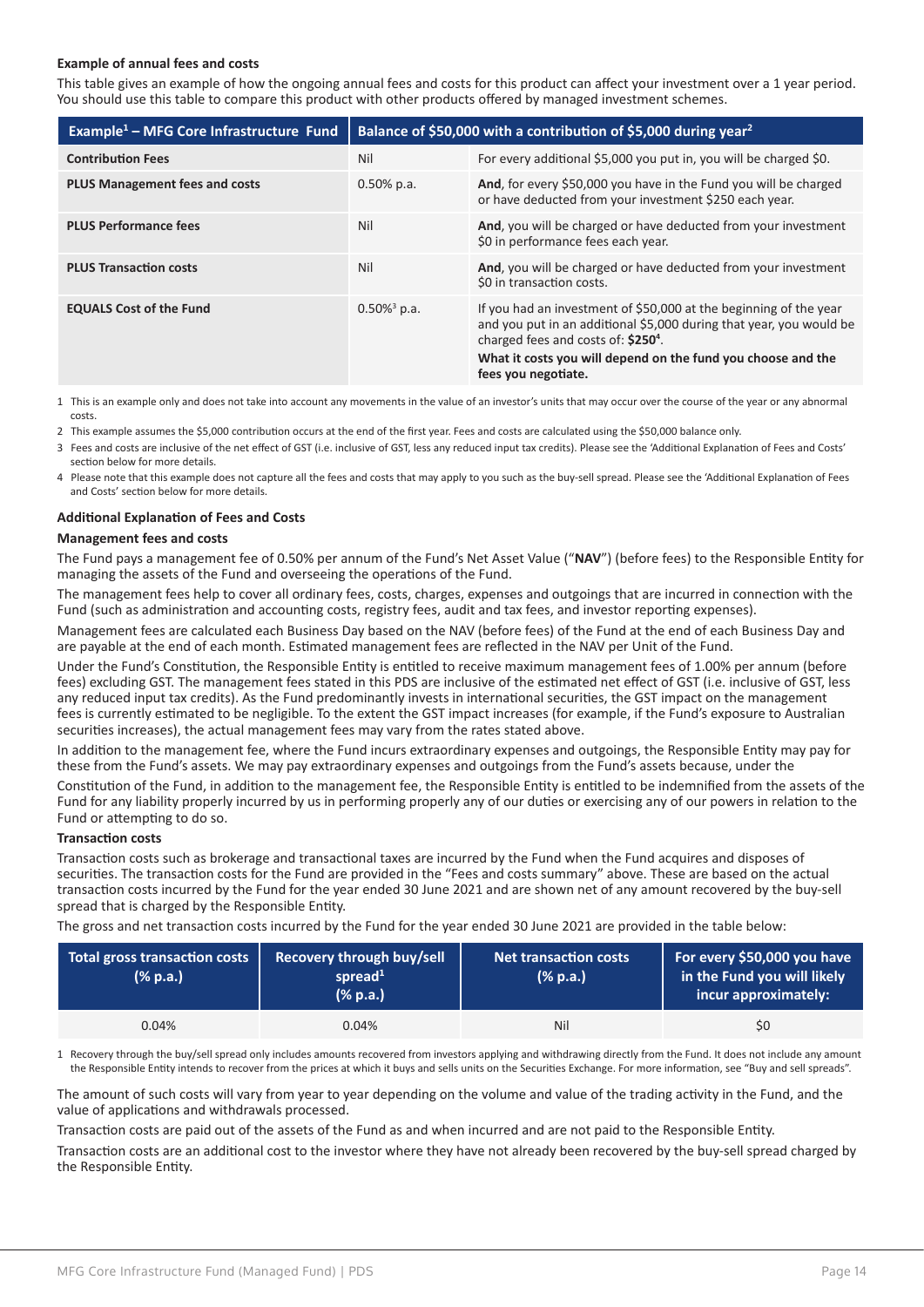#### **Buy and sell spreads**

A portion of the total transaction costs are recovered from investors applying to and withdrawing directly from the Fund. New investments into the Fund or withdrawals from the Fund will typically cause the Fund to incur transaction costs. So that existing investors do not bear the transaction costs that arise from these investments and withdrawals from the Fund, the Responsible Entity includes an allowance to cover these costs in the prices at which it issues and redeems units to investors who transact directly with the Responsible Entity. This allowance to cover transaction costs (sometimes called the 'buy spread' and the 'sell spread') represents an additional cost to investors applying and withdrawing directly from the Fund, but are not fees paid to the Responsible Entity.

For an investor applying for units directly with the Responsible Entity, the current buy spread is 0.15% of the NAV per Unit, represented by the difference between the entry price and the NAV per Unit. For an investor applying directly to the Responsible Entity to withdraw their investment in Fund, the current sell spread is 0.15% of the amount that you withdraw, represented as the difference between the exit price and the NAV per Unit. For example, if you invested \$50,000 in the Fund the cost of the buy spread would be \$75, or if you withdrew \$50,000 from your investment the cost of the sell spread would be \$75. We may vary the buy and sell spreads from time to time and prior notice will not ordinarily be provided. Updated information on the buy and sell spreads will be posted on the Fund's website at www.mfgcoreseries.com.au.

For an investor that buys or sells units on the Securities Exchange, the price at which they transact may vary from the prevailing iNAV. The prices on the Securities Exchange are determined in the secondary market by market participants who set their own prices at which they wish to buy or sell units in the Fund. The difference, or spread, from the prevailing iNAV may represent a cost, or possible benefit, of an investment in the Fund. Where the Responsible Entity buys or sells units on the Securities Exchange, the price at which it buys or sells units will generally include an allowance to cover transaction costs but will also reflect market conditions and supply and demand for units during the Trading Day. As such, the cost of the spread on the Securities Exchange may be different to the cost of the 'buy spread' or 'sell spread' for investors who apply or withdraw directly with the Responsible Entity. Where the Responsible Entity buys or sells units the Fund retains the benefit of this spread.

#### **Stockbroker fees for investors**

Investors will incur customary brokerage fees and commissions when buying and selling the units on the Securities Exchange. Investors should consult their stockbroker for more information in relation to their fees and charges.

#### **Fees for Indirect Investors**

For investors accessing the Fund through a master trust or wrap account, additional fees and costs may apply. These fees and costs are stated in the offer document provided by your master trust or wrap account operator. These are not fees paid to the Responsible Entity.

#### **Payments to platforms**

Some master trusts, wrap accounts or other investment administration services ("**Platforms**") charge product access payments fees (as a flat dollar amount each year) for having the Fund included on their investment menus. We may, therefore, pay amounts from the fees we receive to any Platform through which the Fund is made available. As these amounts are paid by us out of our own resources, they are not an additional cost to you.

#### **Financial adviser fees**

Your licensed financial adviser may also charge you fees for the services they provide. These should be set out in the Statement of Advice given to you by your financial adviser. The Responsible Entity pays no commissions related to your investments to financial advisers.

#### **Differential fees**

A rebate of part of the management fees or lower management fees may be negotiated with investors who are wholesale clients for the purposes of the Corporations Act. Further information can be obtained by contacting us.

#### **Changes in fees**

Fees may increase or decrease for a number of reasons including changes in the competitive, industry and regulatory environments or simply from changes in costs. The Responsible Entity can change fees without an investor's consent but will provide investors with at least 30 days written notice of any fee increase.

#### **Taxation**

Taxation information is set out in section 11 of this document.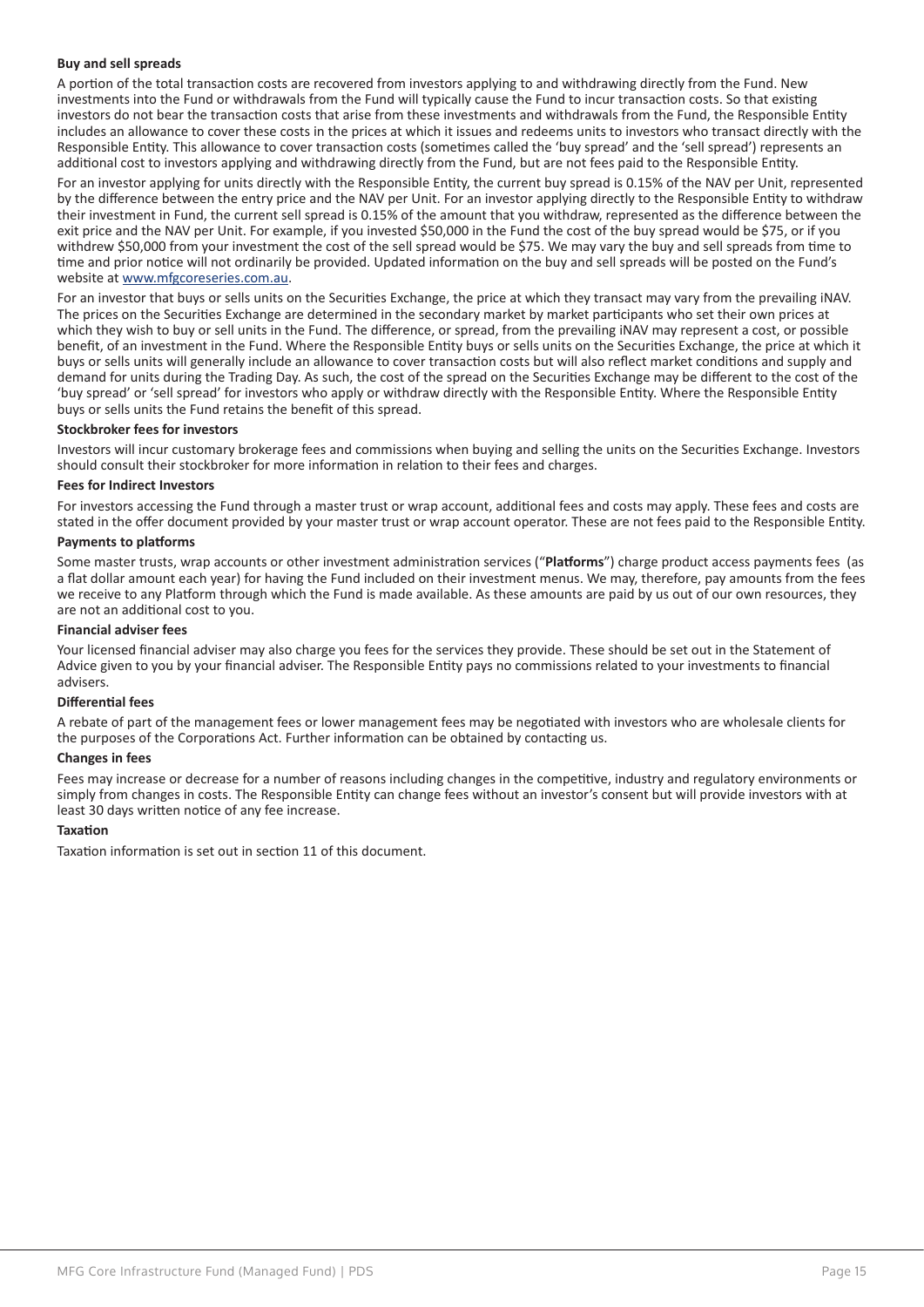#### **Securities Exchange Rules**

Units in the Fund have been admitted to quotation on the Securities Exchange under the Securities Exchange Rules. The Securities Exchange Rules are accessible at www.chi-x.com.au.

The following table sets out the key differences between the Securities Exchange Rules and the Listing Rules.

| <b>Requirement</b>                     | <b>Listing Rules</b>                                                                                                                                                                                                                                                                                                                            | <b>Securities Exchange Rules</b>                                                                                                                                                                                                                                                                                                                                                                                                                                                                                                                                                                                                                                                                                                                                                                                                                                                                                                                                                                                                                                                                                                                                                                                                                                                                                                                                                                                                                                                                                                                                                                                                                                                                                                                                                                                                                          |
|----------------------------------------|-------------------------------------------------------------------------------------------------------------------------------------------------------------------------------------------------------------------------------------------------------------------------------------------------------------------------------------------------|-----------------------------------------------------------------------------------------------------------------------------------------------------------------------------------------------------------------------------------------------------------------------------------------------------------------------------------------------------------------------------------------------------------------------------------------------------------------------------------------------------------------------------------------------------------------------------------------------------------------------------------------------------------------------------------------------------------------------------------------------------------------------------------------------------------------------------------------------------------------------------------------------------------------------------------------------------------------------------------------------------------------------------------------------------------------------------------------------------------------------------------------------------------------------------------------------------------------------------------------------------------------------------------------------------------------------------------------------------------------------------------------------------------------------------------------------------------------------------------------------------------------------------------------------------------------------------------------------------------------------------------------------------------------------------------------------------------------------------------------------------------------------------------------------------------------------------------------------------------|
| <b>Continuous</b><br>disclosure        | Issuers are subject to<br>continuous disclosure<br>requirements under Listing<br>Rule 3.1 and section 674 of<br>the Corporations Act.                                                                                                                                                                                                           | Issuers of products quoted under the Securities Exchange Rules are not subject<br>to the continuous disclosure requirements in Listing Rule 3.1 and section 674 of<br>the Corporations Act. The Responsible Entity will comply with the continuous<br>disclosure requirements in section 675 of the Corporations Act.<br>This means that the Responsible Entity will disclose to ASIC information which<br>is not generally available and that a reasonable person would expect, if the<br>information were generally available, to have a material effect on the price or value<br>of the units, provided that such information has not already been included in this<br>PDS (as supplemented or amended).<br>The Responsible Entity will publish such information on the announcements<br>platform of Securities Exchange Operator and the Fund's website<br>www.mfgcoreseries.com.au at the same time as it is disclosed to ASIC.<br>Under Securities Exchange Rules the Responsible Entity must disclose:<br>information about the NAV of the Fund's underlying investments daily;<br>$\bullet$<br>information about redemptions from the Fund and the number of units on<br>issue;<br>information about distributions paid in relation to the Fund;<br>$\bullet$<br>any other information which is required to be disclosed to ASIC under section<br>675 of the Corporations Act; and<br>any other information that would be required to be disclosed to the Securities<br>Exchange Operator under section 323DA of the Corporations Act if the units<br>were admitted under the Listing Rules.<br>In addition, the Responsible Entity must immediately notify the Securities Exchange<br>Operator of any information the non-disclosure of which may lead to a false market<br>in the units or which would otherwise affect the price of the units. |
| Periodic disclosure                    | Issuers are required to<br>disclose half-yearly and<br>annual financial information<br>and reports to the<br>announcements platform<br>of the relevant securities<br>exchange operator.                                                                                                                                                         | Issuers of products quoted under the Securities Exchange Rules are not<br>required to disclose half-yearly or annual financial information or reports to the<br>announcements platform of the Securities Exchange Operator.<br>The Responsible Entity will disclose financial information and reports in respect of<br>the Fund to the announcements platform of the Securities Exchange Operator and<br>will also lodge such financial information and reports with ASIC under Chapter 2M<br>of the Corporations Act.                                                                                                                                                                                                                                                                                                                                                                                                                                                                                                                                                                                                                                                                                                                                                                                                                                                                                                                                                                                                                                                                                                                                                                                                                                                                                                                                    |
| Corporate<br>governance                | Listed companies and listed<br>managed investment schemes<br>are subject to notification<br>requirements under the<br>Corporations Act and the<br>Listing Rules relating to<br>takeover bids, buy-backs,<br>change of capital, new<br>issues, restricted securities,<br>disclosure of directors'<br>interests and substantial<br>shareholdings. | Although the units are quoted under the Securities Exchange Rules, neither the<br>Fund nor the Responsible Entity itself is listed and they are therefore not subject to<br>certain corporate governance requirements.<br>The Responsible Entity will still be required to comply with the related party<br>requirements in Part 5C.7 and Chapter 2E of the Corporations Act and section<br>601FM of the Corporations Act including that the Responsible Entity may be<br>removed by an extraordinary resolution of members on which the Responsible<br>Entity would not be entitled to vote.                                                                                                                                                                                                                                                                                                                                                                                                                                                                                                                                                                                                                                                                                                                                                                                                                                                                                                                                                                                                                                                                                                                                                                                                                                                             |
| <b>Related party</b><br>transactions   | Chapter 10 of the Listing<br>Rules relates to transactions<br>between an entity and<br>a person in a position to<br>influence the entity and sets<br>out controls over related<br>party transactions.                                                                                                                                           | Chapter 10 of the Listing Rules does not apply to products quoted under the<br>Securities Exchange Rules.<br>The Responsible Entity will still be required to comply with the related party<br>requirements in Part 5C.7 and Chapter 2E of the Corporations Act.                                                                                                                                                                                                                                                                                                                                                                                                                                                                                                                                                                                                                                                                                                                                                                                                                                                                                                                                                                                                                                                                                                                                                                                                                                                                                                                                                                                                                                                                                                                                                                                          |
| <b>Auditor rotation</b><br>obligations | Division 5 of Part 2M.4<br>of the Corporations Act<br>imposes specific rotation<br>obligations on auditors<br>of listed companies and<br>listed managed investment<br>schemes.                                                                                                                                                                  | Issuers of products quoted under the Securities Exchange Rules are not subject to<br>the auditor rotation requirements in Division 5 of Part 2M.4 of the Corporations<br>Act.<br>An auditor will be appointed by the Responsible Entity to audit the financial<br>statements and Compliance Plan of the Fund.                                                                                                                                                                                                                                                                                                                                                                                                                                                                                                                                                                                                                                                                                                                                                                                                                                                                                                                                                                                                                                                                                                                                                                                                                                                                                                                                                                                                                                                                                                                                             |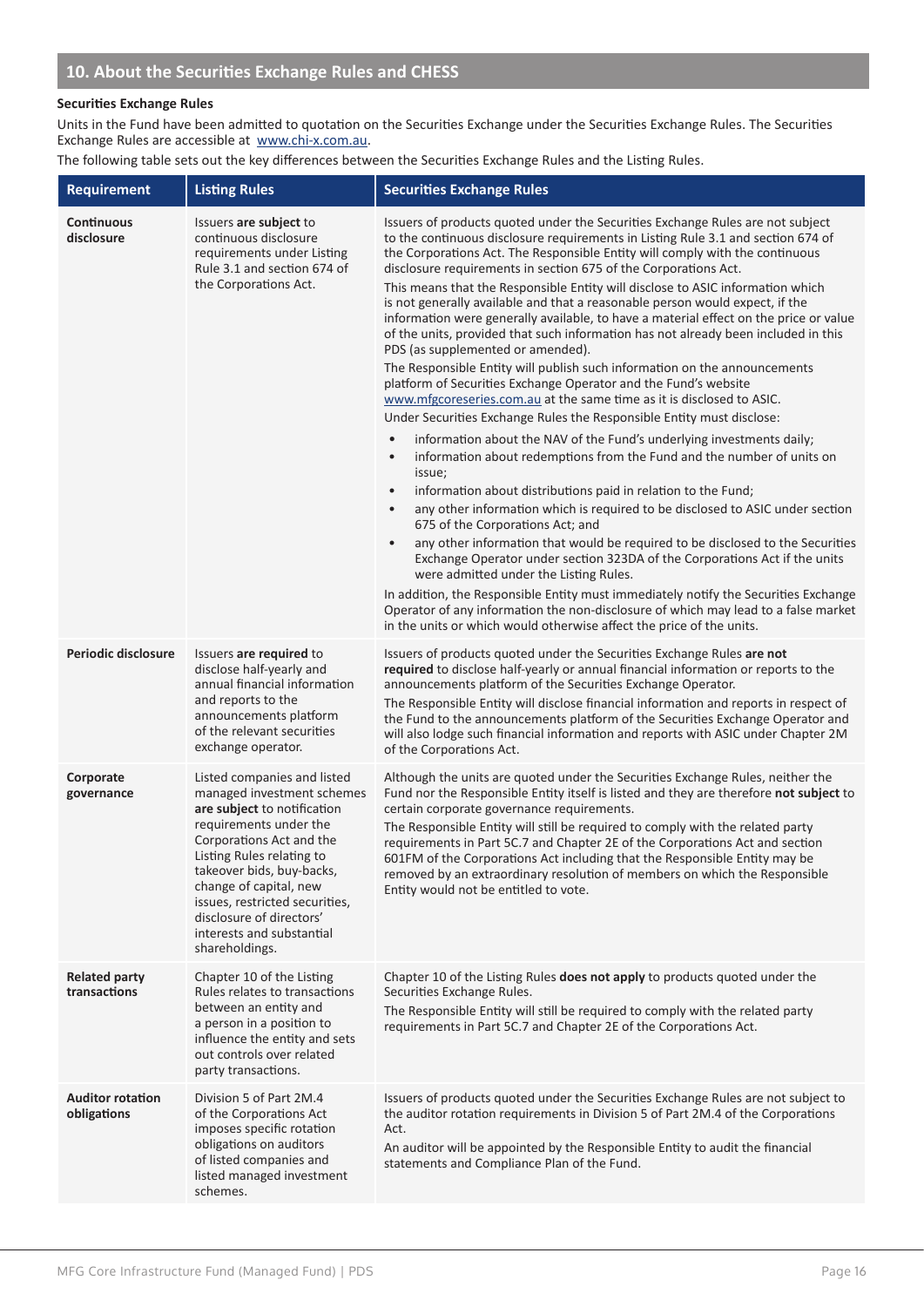#### **About CHESS**

The Responsible Entity participates in the Clearing House Electronic Sub-register System ("**CHESS**"). CHESS is a fast and economical clearing and settlement facility which also provides an electronic sub-register service. The Unit Registry has established and will maintain an electronic sub-register with CHESS on behalf of the Responsible Entity.

The Responsible Entity will not issue investors with certificates in respect of units held on the CHESS sub-register. Instead, when investors purchase units on the Securities Exchange they will receive a holding statement which will set out the number of units they hold. The holding statement will specify the HIN allocated by CHESS or SRN allocated by the Unit Registry.

Subject to the Securities Exchange Rules, Clearing Rules and Settlement Rules, the Responsible Entity may decline to register a purchaser of a unit or units transacted on the Securities Exchange.

## **11. Taxation**

#### **Investing in the Fund is likely to have tax consequences. Before investing in the Fund, investors are strongly recommended to seek their own professional tax advice about the applicable Australian tax consequences and, if appropriate, foreign tax consequences that may apply to them based on their particular circumstances.**

The taxation information contained in this PDS reflects the income tax legislation in force, and the interpretation of the Australian Taxation Office and the courts, as at the date of issue of this PDS. Taxation laws are subject to continual change and there are reviews in progress that may impact the taxation of trusts and investors.

#### **AMIT Regime**

The Fund has elected to become an Attribution Managed Investment Trust ("**AMIT**"). Accordingly, investors will be subject to tax on the income of the Fund that is attributed to them under the AMIT rules each year ending 30 June. If there is income of the Fund that is not attributed to an investor, the Fund will be subject to tax at the highest marginal rate (plus the Medicare levy) on that non- attributed income. The AMIT rules also allow the Fund to reinvest part or all of your distribution and/or accumulate part or all of the Fund's income in the Fund, in which case the income of the Fund that is attributed to you (and which must be included in your income tax return) will be more than the total distribution you receive.

Investors will be assessed for tax on the net income and net capital gains generated by the Fund that is attributed to them under the AMIT rules. Investors will receive a tax statement after the end of each financial year (referred to as an AMIT Member Annual Statement) that will provide them with details of the amounts that have been attributed to them by the Fund to assist them in the preparation of their tax return.

If the Fund was to incur a tax loss for a year then the Fund could not attribute that loss to investors. However, subject to the Fund meeting certain conditions, the Fund may be able to recoup such a loss against taxable income of the Fund in subsequent income years. Depending on an investor's particular circumstances, they may also be liable to pay capital gains tax (or income tax if they hold their units on revenue account) when they withdraw units.

#### **Taxation of non-resident investors**

If a non-resident investor is entitled to taxable income of the Fund, the investor may be subject to Australian tax at the rates applicable to non-residents. If you are a non-resident, you may be entitled to a credit for Australian income tax paid by the Responsible Entity in respect of your tax liability.

#### **Taxation reforms**

Reforms to the taxation of trusts are generally ongoing. Investors should seek their own advice and monitor the progress of announcements and proposed legislative changes on the potential impact to their investment.

#### **Quoting your Tax File Number ("TFN") or an Australian Business Number ("ABN")**

It is not compulsory for investors to quote their TFN, ABN, or exemption details. However, should an investor choose not to, the Responsible Entity is required to deduct tax from an investor's distributions. Collection of TFNs is permitted by taxation and privacy legislation.

#### **GST**

Your investment in the Fund will not be subject to goods and services tax.

#### **Foreign Account Tax Compliance Act**

Under the Foreign Account Tax Compliance Act ("**FATCA**"), the Responsible Entity is required to collect and report information about certain investors identified as U.S. tax residents or citizens. In order to comply with its FACTA obligations, the Responsible Entity may request investors to provide certain information ("**FATCA Information**").

To the extent that all FATCA Information is obtained, the imposition of US withholding tax on payments of US income or gross proceeds from the sale of particular US securities shall not apply. Although the Responsible Entity attempts to take all reasonable steps to comply with its FATCA obligations and to avoid the imposition of the withholding tax, this outcome is not guaranteed.

Under the terms of the intergovernmental agreement between the US and Australian governments, the Responsible Entity may provide FATCA Information to the Australian Taxation Office ("**ATO**"). Please be aware that the Responsible Entity may use an investor's personal information to comply with FATCA and may contact an investor if additional information is required.

#### **Common Reporting Standard**

The Common Reporting Standard ("**CRS**") requires the Responsible Entity to collect certain information about an investor's tax residence. If an investor is a tax resident of any country outside Australia, the Responsible Entity may be required to pass certain information about the investor (including account-related information) to the ATO. The ATO may then exchange this information with the tax authorities of another jurisdiction or jurisdictions, pursuant to intergovernmental agreements to exchange financial account information.

Although the CRS does not involve any withholding tax obligations, please be aware that the Responsible Entity may use an investor's personal information to comply with the CRS obligations, and may contact an investor if additional information is required. For investors who apply for units directly with the Responsible Entity, the account opening process cannot be completed until all requested information has been provided.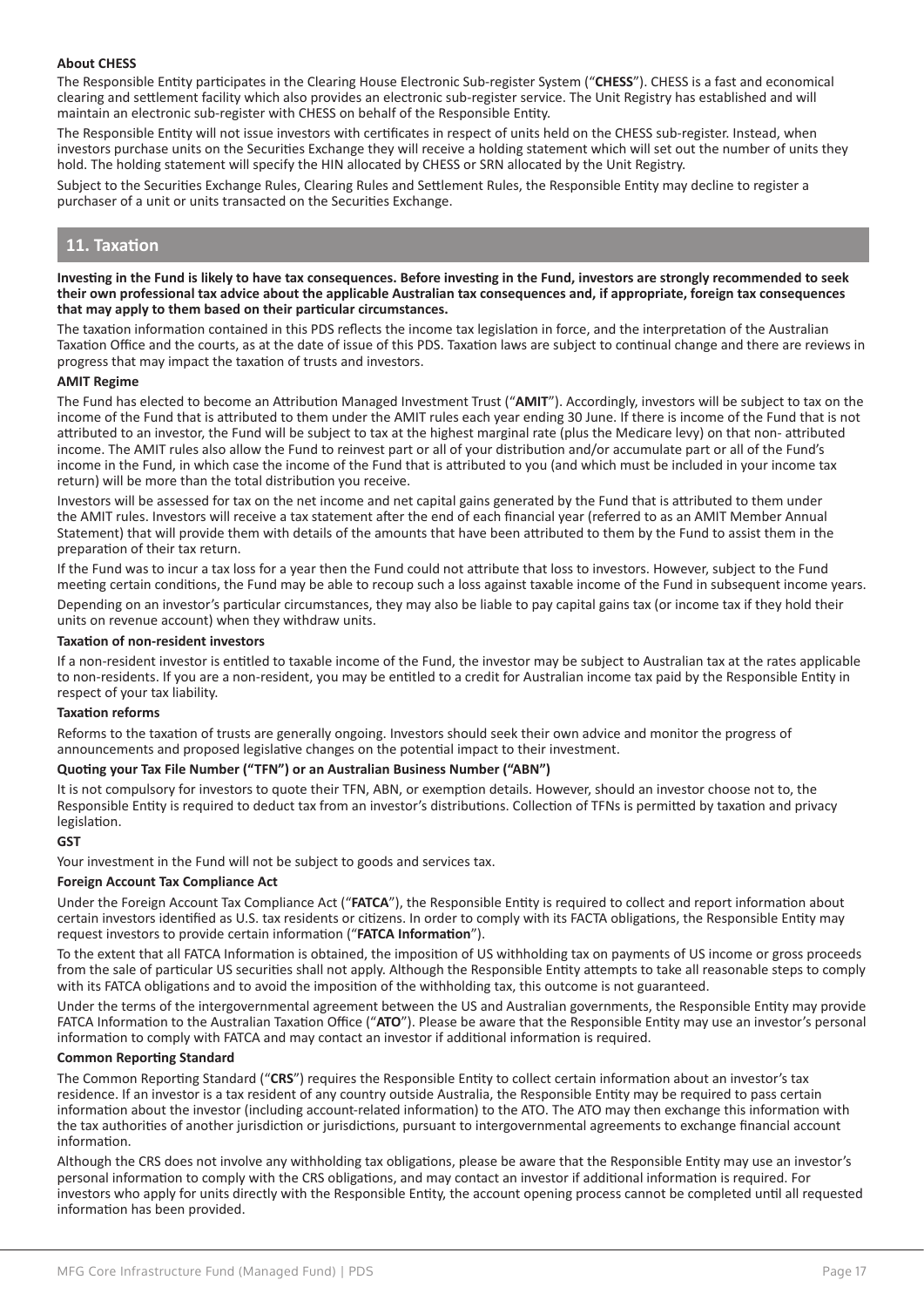## **12. Additional information**

#### **Additional disclosure information**

The Fund is subject to regular reporting and continuous disclosure obligations. Copies of documents lodged with ASIC may be obtained from, or inspected at, an ASIC office. Investors can also call the Responsible Entity to obtain copies of the following documents, free of charge:

- The Fund's annual financial report most recently lodged with ASIC;
- Any half year financial report lodged with ASIC; and
- Any continuous disclosure notices the Responsible Entity places online at www.mfgcoreseries.com.au or lodged with the Securities Exchange Operator and ASIC.

#### **Fund's Constitution**

The operation of the Fund is governed under the law and the Constitution of the Fund which addresses matters such as NAV per Unit, withdrawals, the issue and transfer of units, investor meetings, investors' rights, the Responsible Entity's powers to invest, borrow and generally manage the Fund and the Responsible Entity's fee entitlement and right to be indemnified from the Fund's assets.

In accordance with the Constitution, the Responsible Entity may provide investors with the ability to request a withdrawal of their investment in the Fund directly with the Responsible Entity.

The Constitution states that an investor's liability is limited to the amount the investor paid for their units, but the courts are yet to determine the effectiveness of provisions of this kind.

The Responsible Entity may alter the Constitution if it reasonably considers the amendments will not adversely affect investors' rights. Otherwise, the Responsible Entity must obtain investors' approval at a meeting of investors. The Responsible Entity may retire or be required to retire as Responsible Entity (if investors vote for its removal). No units may be issued after the 80th anniversary of the date of the Constitution. The Responsible Entity may exercise its right to terminate the Fund earlier. Investors' rights to requisition, attend and vote at meetings are mainly contained in the Corporations Act.

Investors can inspect a copy of the Constitution at the Responsible Entity's head office or the Responsible Entity will provide a copy free of charge.

#### **Conditions of admission**

As part of the Fund's conditions of admission to quotation on the Securities Exchange under the Securities Exchange Rules, the Responsible Entity has agreed to:

- a) disclose the Fund's portfolio holdings on a quarterly basis within two months of the end of each calendar quarter;
- b) provide liquidity to investors on the Securities Exchange by acting as a buyer and seller of units as described in this PDS; and
- c) provide the iNAV as described in this PDS.

#### **NAV Permitted Discretions Policy**

The Responsible Entity's NAV Permitted Discretions Policy provides further information about how it calculates NAV per Unit. The policy complies with ASIC requirements. The Responsible Entity will observe this policy in relation to the calculation of the NAV per Unit and will record any exercise of discretion outside the scope of the policy. Investors can request a copy of the policy free of charge by calling the Responsible Entity on +61 2 9235 4888.

#### **Online investor portal**

The Unit Registry operates a secure online investor portal that is available to you as an investor. You can view or change your details with the Unit Registry or transact via the online investor portal. You can access the investor portal via the Magellan website, by clicking 'Investor Login' and selecting the appropriate login for the Fund you are invested in.

#### **Change of details**

From time to time, you may need to advise us of changes relating to your investment. You may advise us via the online investor portal of changes relating to:

- your mailing address (investors with SRN holdings only, investors with HIN holdings can only change their address via their stockbroker);
- Tax File Number (TFN) / Australian Business Number (ABN);
- your bank account details;
- contact details and communication preferences;
- your licensed financial adviser, if you have nominated one; or
- your election to receive distributions as cash or to reinvest them.
- If you would like to instruct changes via paper-based form, please contact the Unit Registry.

#### **Cooling-off period**

Cooling-off rights do not apply to units in the Fund (regardless of whether they were bought on the Securities Exchange or applied for directly with the Responsible Entity) however a complaints handling process has been established (see "Complaints resolution" for further information).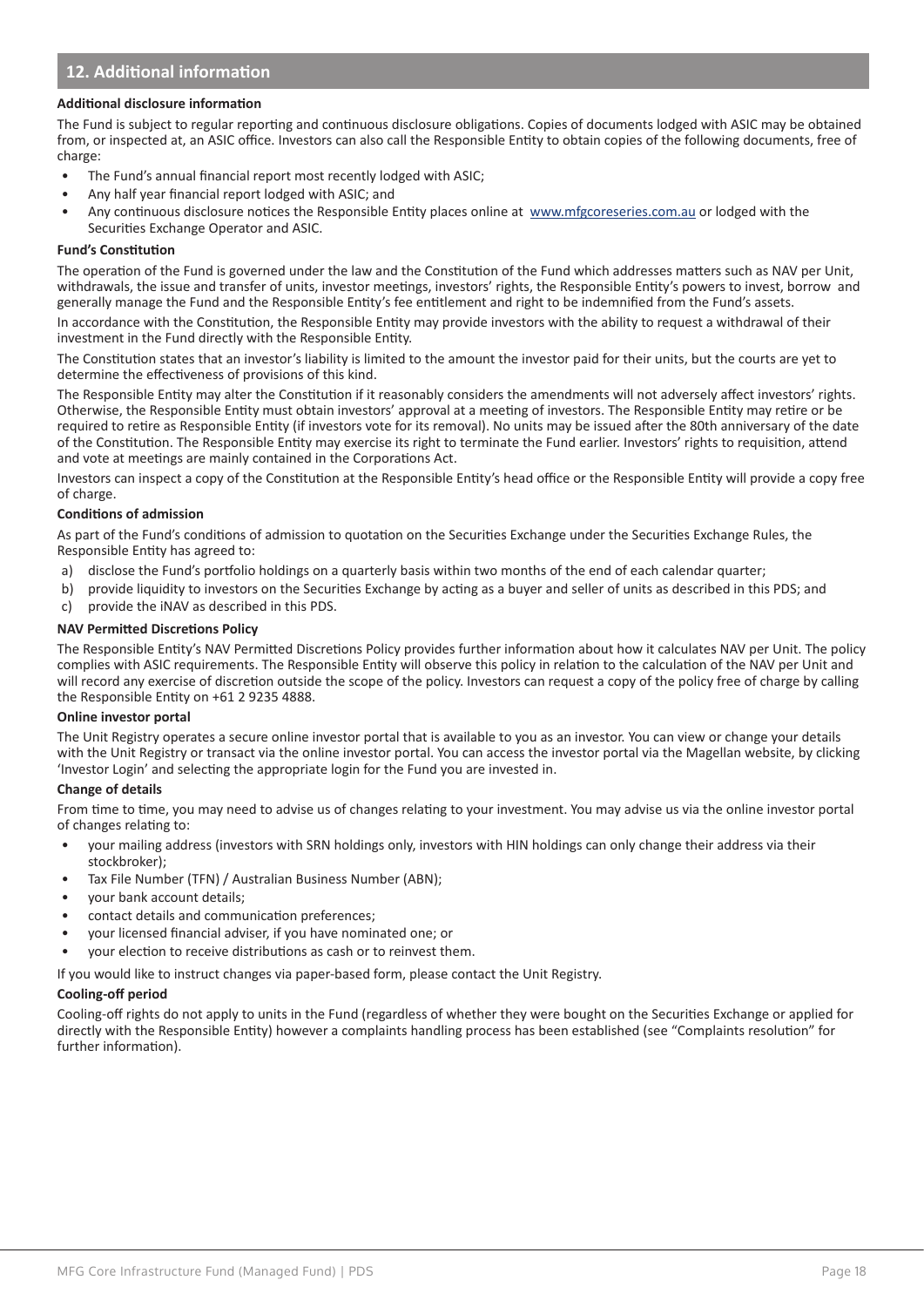#### **Complaints resolution**

Should investors have any concerns or complaints, as a first step please contact the Responsible Entity's Complaints Officer on +61 2 9235 4888 and the Responsible Entity will do its best to resolve this concern quickly and fairly. If an issue has not been resolved to your satisfaction, you can lodge a complaint with the Australian Financial Complaints Authority ("**AFCA**"). AFCA provides fair and independent financial services complaint resolution that is free to consumers.

Website: www.afca.org.au

Email: info@afca.org.au

Telephone: 1800 931 678

In writing to: Australian Financial Complaints Authority, GPO Box 3, Melbourne VIC 3001

#### **Past performance**

Performance history and Fund size information can be obtained by visiting the Fund's website www.mfgcoreseries.com.au, or view the Fund updates and other announcements on the Securities Exchange at www.chi-x.com.au. The Fund's past performance is no indication of its future performance. The Fund's returns are not guaranteed.

#### **Custodian**

The Northern Trust Company (acting through its Australian branch) ("**Northern Trust**") has been appointed to hold the assets of the Fund under a Custody Agreement. As Custodian, Northern Trust will safe-keep the assets of the Fund, collect the income of the Fund's assets and act on the Responsible Entity's directions to settle the Fund's trades. Northern Trust does not make investment decisions in respect of the Fund's assets that it holds.

#### **Unit Registry**

Automic Group ("**Automic**") has been appointed as the Unit Registry of the Fund under a Registry Services Agreement. The Registry Services Agreement sets out the services provided by the Unit Registry on an ongoing basis together with the service standards.

The role of the Unit Registry is to keep a record of investors in the Fund. This includes information such as the quantity of units held, TFNs (if provided), bank account details and details of distribution reinvestment plan participation to the extent the Responsible Entity offers such a plan.

Contact details for Automic can be found in Section 14 of this PDS.

#### **Consents**

The following parties have given written consent (which has not been withdrawn at the date of this PDS) to being named in the form and context in which they are named, in this PDS:

- Automic Group; and
- The Northern Trust Company.

Each party named above who has consented to be named in the PDS:

- has not authorised or caused the issue of this PDS;
- does not make or purport to make any statement in the PDS (or any statement on which a statement in the PDS is based) other than as specified; and
- to the maximum extent permitted by law, takes no responsibility for any part of the PDS other than the reference to their name in a statement included in the PDS with their consent as specified.

#### **Anti-money laundering and counter terrorism financing (AML/CTF)**

Australia's AML/CTF laws require us to adopt and maintain an AML/CTF Program. A fundamental part of the AML/CTF Program is that we know certain information about investors in the Fund. To meet this legal requirement, we need to collect certain identification information and documentation ("**KYC Documents**") from you if you are a new investor. We may also ask an existing investor to provide KYC Documents as part of a re-identification process to comply with the AML/CTF laws. Processing of applications or redemptions will be delayed or refused if you do not provide the KYC Documents when requested.

Under the AML/CTF laws, we may be required to submit reports to the Australian Transaction Reports and Analysis Centre ("**AUSTRAC**"). This may include the disclosure of your personal information. We may not be able to tell you when this occurs and, as a result, AUSTRAC may require us to deny you (on a temporary or permanent basis) access to your investment.

This could result in loss of the capital invested, or you may experience significant delays when you wish to transact on your investment. We are not liable for any loss you may suffer because of compliance with the AML/CTF laws.

#### **Privacy policy**

As required by law, the Responsible Entity has adopted a privacy policy that governs the collection, storage, use and disclosure of personal information. This includes using an investor's personal information to manage their investment, process any distributions that may be payable and comply with relevant laws.

For example, an investor's personal information may be used to:

- ensure compliance with all applicable regulatory or legal requirements. This includes the requirements of ASIC, the Australian Taxation Office, the Australian Transaction Reports and Analysis Centre, Securities Exchange Operator, CHESS Settlements and other regulatory bodies or relevant exchanges including the requirements of the superannuation law; and
- ensure compliance with the AML/CTF Act, FATCA and with CRS.

The Responsible Entity may be required to disclose some or all of an investor's personal information, for certain purposes (as described under the Privacy Act 1988 (Cth)) to:

- the Fund's service providers, related bodies corporate or other third parties for the purpose of account maintenance and administration and the production and mailing of statements, such as the Unit Registry, Custodian or auditor of the Fund and certain software providers related to the operational management and settlement of the units; or
- related bodies corporate that might not be governed by Australian laws for the purpose of account maintenance and administration.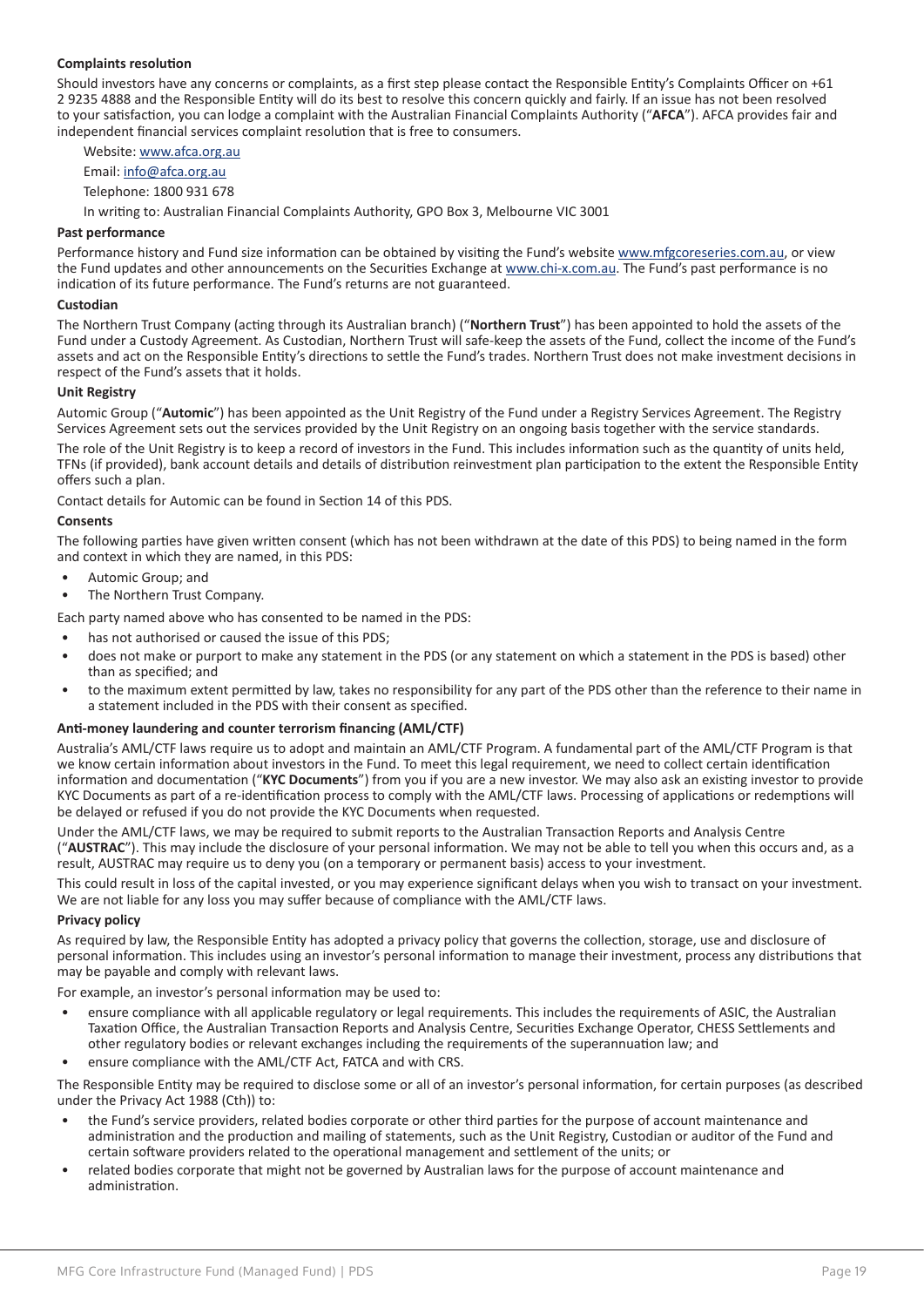The Responsible Entity may also disclose an investor's personal information to:

- market products and services to them; and
- improve customer service by providing their personal details to other external service providers (including companies conducting market research).

If any of the disclosures in the previous bullet points require transfer of an investor's personal information outside of Australia, the investor consents to such transfer.

All personal information collected by the Responsible Entity will be collected, used, disclosed and stored by the Responsible Entity in accordance with its privacy policy, a copy of which will be made available on request.

#### **Additional information for New Zealand investors**

This offer to New Zealand investors is a regulated offer made under Australian and New Zealand law. In Australia, this is Chapter 8 of the Corporations Act 2001 (Aust) and regulations made under that Act. In New Zealand, this is subpart 6 of Part 9 the Financial Markets Conduct Act 2013 and Part 9 of the Financial Markets Conduct Regulations 2014.

This offer and the content of the offer document are principally governed by Australian rather than New Zealand law. In the main, the Corporations Act 2001 (Aust) and the regulations made under that Act sets out how the offer must be made.

There are differences in how financial products are regulated under Australian law. For example, the disclosure of fees for managed investment schemes is different under the Australian regime.

The rights, remedies, and compensation arrangements available to New Zealand investors in Australian financial products may differ from the rights, remedies, and compensation arrangements for New Zealand financial products.

Both the Australian and New Zealand financial markets regulators have enforcement responsibilities in relation to this offer. If you need to make a complaint about this offer, please contact the Financial Markets Authority, New Zealand (http://www.fma.govt.nz). The Australian and New Zealand regulators will work together to settle your complaint.

The taxation treatment of Australian financial products is not the same as for New Zealand financial products.

If you are uncertain about whether this investment is appropriate for you, you should seek the advice of a financial advice provider.

The offer may involve a currency exchange risk. The currency for the financial products is not New Zealand dollars. The value of the financial products will go up or down according to changes in the exchange rate between that currency and New Zealand dollars. These changes may be significant.

If you expect the financial products to pay any amounts in a currency that is not New Zealand dollars, you may incur significant fees in having the funds credited to a bank account in New Zealand in New Zealand dollars.

If the financial products are able to be traded on a financial product market and you wish to trade the financial products through that market, you will have to make arrangements for a participant in that market to sell the financial products on your behalf. If the financial product market does not operate in New Zealand, the way in which the market operates, the regulation of participants in that market, and the information available to you about the financial products and trading may differ from financial product markets that operate in New Zealand.

The dispute resolution process described in this offer document is available only in Australia and is not available in New Zealand.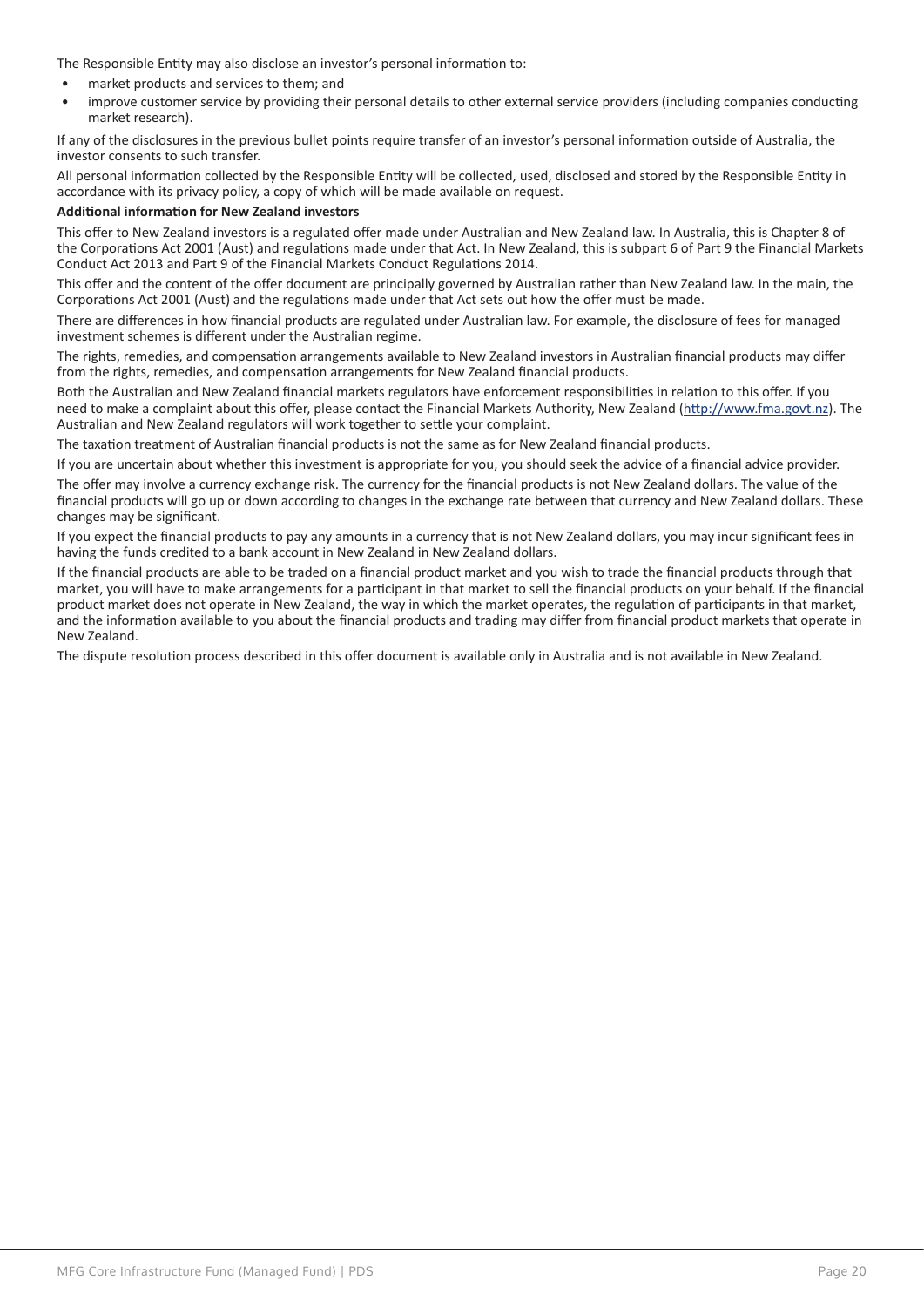## **13. Glossary**

| <b>Defined terms and other</b>                    | <b>Definition</b>                                                                                                                                                                                                                                                                                      |
|---------------------------------------------------|--------------------------------------------------------------------------------------------------------------------------------------------------------------------------------------------------------------------------------------------------------------------------------------------------------|
| terms used in the PDS                             |                                                                                                                                                                                                                                                                                                        |
| \$, A\$ or dollar                                 | The lawful currency of Australia.                                                                                                                                                                                                                                                                      |
| <b>AFCA</b>                                       | Australian Financial Complaints Authority.                                                                                                                                                                                                                                                             |
| <b>AFS Licence</b>                                | Australian financial services licence.                                                                                                                                                                                                                                                                 |
| <b>AMIT</b>                                       | Attribution Managed Investment Trust.                                                                                                                                                                                                                                                                  |
| <b>AML/CTF Act</b>                                | The Anti-Money Laundering and Counter-Terrorism Financing Act 2006 (Cth).                                                                                                                                                                                                                              |
| <b>Application Form</b>                           | The application form for the Fund.                                                                                                                                                                                                                                                                     |
| <b>ASIC</b>                                       | Australian Securities & Investments Commission.                                                                                                                                                                                                                                                        |
| <b>ASIC Relief</b>                                | Any declaration made or exemption granted by ASIC that is applicable to the Fund and that is in force.                                                                                                                                                                                                 |
| <b>ASX</b>                                        | ASX Limited or the Australian Securities Exchange, as the case requires.                                                                                                                                                                                                                               |
| <b>ATO</b>                                        | Australian Taxation Office.                                                                                                                                                                                                                                                                            |
| <b>Business Day(s)</b>                            | The days identified by the Securities Exchange Operator in the Securities Exchange Rules.<br>For the purposes of calculating Fees and Costs only, Business Day includes a day on which the primary<br>securities exchange for any security that forms part of the Fund's property is open for trading. |
| <b>CHESS</b>                                      | Clearing House Electronic Sub-register System, the Australian settlement system for equities and other<br>issued products traded on the ASX, Chi-X and other exchanges. CHESS is owned by the ASX.                                                                                                     |
| Chi-X                                             | Chi-X Australia Pty Ltd.                                                                                                                                                                                                                                                                               |
| <b>Clearing Rules</b>                             | The operating rules of ASX Clear Pty Limited from time to time.                                                                                                                                                                                                                                        |
| <b>Compliance Plan</b>                            | The Compliance Plan of the Fund.                                                                                                                                                                                                                                                                       |
| Constitution                                      | The Constitution of the Fund.                                                                                                                                                                                                                                                                          |
| <b>Corporations Act</b>                           | Corporations Act 2001 (Cth).                                                                                                                                                                                                                                                                           |
| <b>CRS</b>                                        | Common Reporting Standard.                                                                                                                                                                                                                                                                             |
| Custodian                                         | Northern Trust.                                                                                                                                                                                                                                                                                        |
| <b>Custody Agreement</b>                          | The Master Custody Agreement in respect of the assets of the Fund between the Custodian and the<br>Responsible Entity.                                                                                                                                                                                 |
| <b>EFT</b>                                        | Electronic Funds Transfer.                                                                                                                                                                                                                                                                             |
| <b>FATCA</b>                                      | Foreign Account Tax Compliance Act.                                                                                                                                                                                                                                                                    |
| <b>Fees and Costs</b>                             | The fees and costs of the Fund as described in Section 9 of this PDS.                                                                                                                                                                                                                                  |
| <b>GST</b>                                        | Goods and Services Tax.                                                                                                                                                                                                                                                                                |
| <b>HIN</b>                                        | Holder Identification Number.                                                                                                                                                                                                                                                                          |
| <b>IDPS</b>                                       | Investor Directed Portfolio Service.                                                                                                                                                                                                                                                                   |
| iNAV                                              | Indicative NAV per unit.                                                                                                                                                                                                                                                                               |
| <b>Investment Manager</b>                         | Magellan Asset Management Limited ABN 31 120 593 946; AFS Licence No. 304 301                                                                                                                                                                                                                          |
| <b>Listing Rules</b>                              | The listing rules of the ASX from time to time.                                                                                                                                                                                                                                                        |
| <b>NAV</b>                                        | Net asset value.                                                                                                                                                                                                                                                                                       |
| <b>NAV Permitted Discretions</b><br><b>Policy</b> | The Responsible Entity's policy detailing the discretions exercised in the calculation of NAV per Unit.                                                                                                                                                                                                |